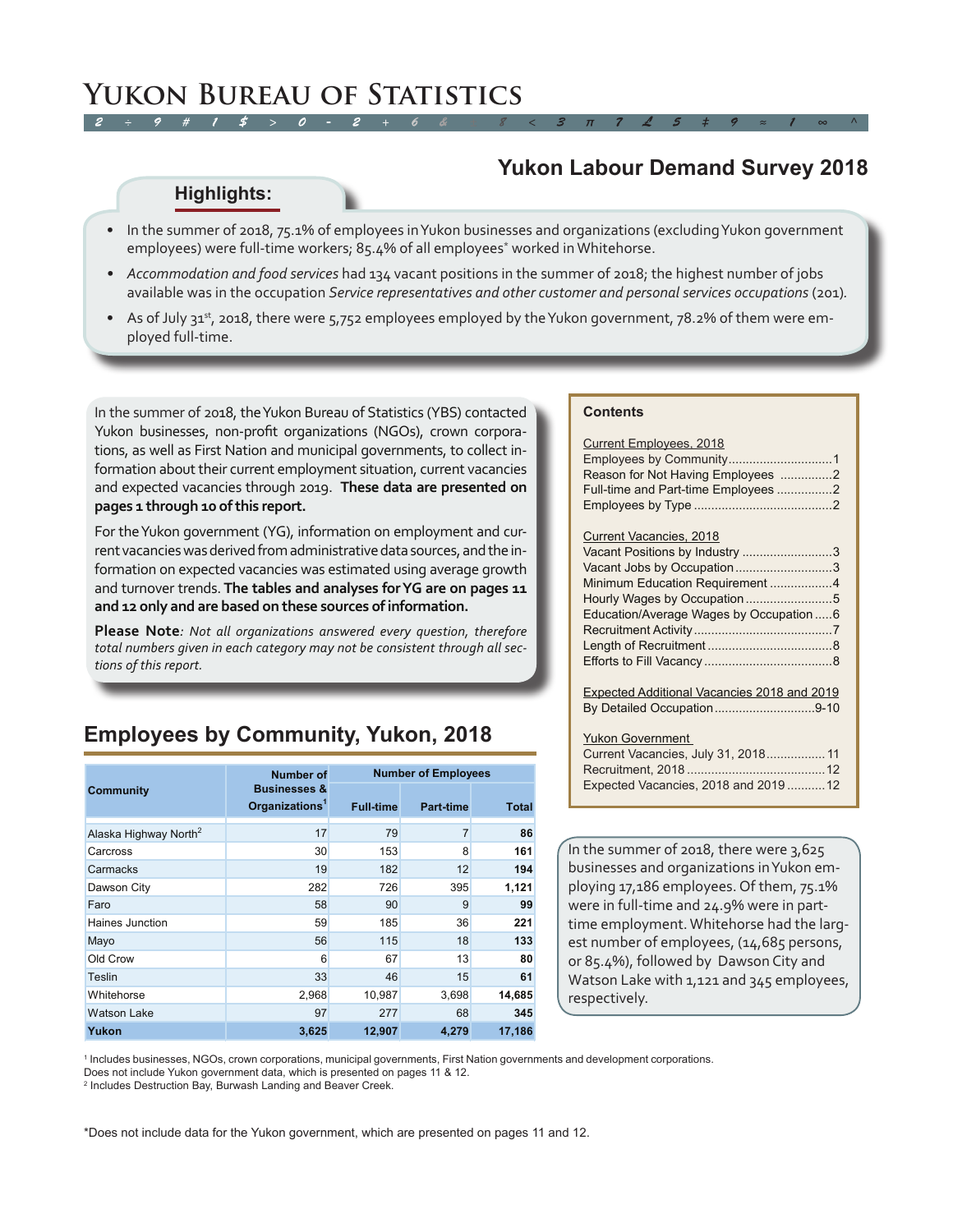### <span id="page-1-0"></span>**Reason for Not Having Employees, Yukon, 2018**

About half of Yukon businesses and organizations (1,869) reported not having any employees at the time of the survey. The majority (71.2%) of these businesses (1,331) were *owner-operated only* and therefore, did not have any employees. *Seasonal operation* (105) was the next most common reason given for not having any employees. "*Other*" reasons included: workload does not demand it, uses subcontractors, difficulty in retaining employees, organization depends on volunteers, etc..



# **Full-time and Part-time Employees by Industry, Yukon, 2018**

|                      |                                                                             | <b>Number of</b>                                |                  | <b>Number of Employees</b> |              |
|----------------------|-----------------------------------------------------------------------------|-------------------------------------------------|------------------|----------------------------|--------------|
| <b>NAICS</b><br>Code | <b>Industry</b>                                                             | <b>Businesses &amp;</b><br><b>Organizations</b> | <b>Full-time</b> | <b>Part-time</b>           | <b>Total</b> |
| 11                   | Agriculture, Forestry, Fishing & Hunting                                    | 191                                             | 38               | 4                          | 42           |
| 21                   | Mining, Quarrying, and Oil & Gas Extraction                                 | 112                                             | 366              | 19                         | 385          |
| 22                   | <b>Utilities</b>                                                            | $\overline{7}$                                  | 170              | 4                          | 174          |
| 23                   | Construction                                                                | 567                                             | 1.343            | 47                         | 1,390        |
| $31 - 33$            | Manufacturing                                                               | 110                                             | 254              | 72                         | 326          |
| 41                   | Wholesale Trade                                                             | 50                                              | 315              | 20                         | 335          |
| 44-45                | <b>Retail Trade</b>                                                         | 271                                             | 2,373            | 859                        | 3,232        |
| 48-49                | Transportation & Warehousing                                                | 178                                             | 1.337            | 318                        | 1,655        |
| 51                   | Information & Cultural Industries                                           | 60                                              | 291              | 331                        | 622          |
| 52                   | Finance & Insurance                                                         | 65                                              | 358              | 85                         | 443          |
| 53                   | Real Estate and Rental & Leasing                                            | 295                                             | 196              | 55                         | 251          |
| 54                   | Professional, Scientific & Technical Services                               | 549                                             | 724              | 231                        | 955          |
| 55                   | Management of Companies & Enterprises                                       | 30                                              | 38               | 83                         | 121          |
| 56                   | Administrative & Support, Waste Management &<br><b>Remediation Services</b> | 249                                             | 350              | 288                        | 638          |
| 61                   | <b>Educational Services</b>                                                 | 67                                              | 161              | 88                         | 249          |
| 62                   | Health Care & Social Assistance                                             | 194                                             | 1.167            | 343                        | 1,510        |
| 71                   | Arts, Entertainment & Recreation                                            | 97                                              | 115              | 74                         | 189          |
| 72                   | Accommodation & Food Services                                               | 277                                             | 1.616            | 977                        | 2.593        |
| 81                   | Other Services (except Public Adminstration)                                | 205                                             | 384              | 199                        | 583          |
| 91                   | Public Administration (excluding YG)                                        | 51                                              | 1.311            | 182                        | 1,493        |
|                      | <b>All Industries</b>                                                       | 3,625                                           | 12.907           | 4.279                      | 17,186       |

In the summer of 2018, 75.1% of all employees in Yukon businesses and organizations (excluding Yukon government employees, see page 11 and 12) were fulltime. *Retail Trade* had the largest number of full-time employees (2,373), followed by *Accommodation and Food Services* (1,616). The largest number of part-time employees was in *Accommodation and Food Services* (977) followed by *Retail Trade* (859). These two industries together represented 30.9% of all **fulltime** employees and 42.9% of all **part-time** employees.

# **Type of Employee by Industry, Yukon, 2018**

|                      |                                                                             |                                                              | <b>Number of Employess</b> |                 |                                              |              |
|----------------------|-----------------------------------------------------------------------------|--------------------------------------------------------------|----------------------------|-----------------|----------------------------------------------|--------------|
| <b>NAICS</b><br>Code | <b>Industry</b>                                                             | Number of<br><b>Businesses &amp;</b><br><b>Organizations</b> | Permanent                  | <b>Seasonal</b> | Term.<br>temporary,<br>casual or on-<br>call | <b>Total</b> |
| 11                   | Agriculture, Forestry, Fishing & Hunting                                    | 191                                                          | 30                         | 4               | 8                                            | 42           |
| 21                   | Mining, Quarrying, and Oil & Gas Extraction                                 | 112                                                          | 190                        | 191             | 6                                            | 387          |
| 22                   | <b>Utilities</b>                                                            | $\overline{7}$                                               | 164                        | $\mathbf{Q}$    | $\Omega$                                     | 173          |
| 23                   | Construction                                                                | 567                                                          | 1.024                      | 320             | 48                                           | 1,392        |
| $31 - 33$            | Manufacturing                                                               | 110                                                          | 287                        | 32              | $\overline{7}$                               | 326          |
| 41                   | Wholesale Trade                                                             | 50                                                           | 315                        | 21              | $\Omega$                                     | 336          |
| 44-45                | Retail Trade                                                                | 271                                                          | 2,801                      | 380             | 52                                           | 3,233        |
| 48-49                | Transportation & Warehousing                                                | 178                                                          | 1.254                      | 399             | 1                                            | 1,654        |
| 51                   | Information & Cultural Industries                                           | 60                                                           | 591                        | 24              | 8                                            | 623          |
| 52                   | Finance & Insurance                                                         | 65                                                           | 408                        | 19              | 16                                           | 443          |
| 53                   | Real Estate and Rental & Leasing                                            | 295                                                          | 195                        | 39              | 14                                           | 248          |
| 54                   | Professional, Scientific & Technical Services                               | 549                                                          | 717                        | 149             | 89                                           | 955          |
| 55                   | Management of Companies & Enterprises                                       | 30                                                           | 86                         | 34              | $\Omega$                                     | 120          |
| 56                   | Administrative & Support, Waste Management &<br><b>Remediation Services</b> | 249                                                          | 449                        | 121             | 69                                           | 639          |
| 61                   | <b>Educational Services</b>                                                 | 67                                                           | 132                        | $\Omega$        | 117                                          | 249          |
| 62                   | Health Care & Social Assistance                                             | 194                                                          | 1.203                      | 98              | 208                                          | 1,509        |
| 71                   | Arts. Entertainment & Recreation                                            | 97                                                           | 51                         | 79              | 58                                           | 188          |
| 72                   | Accommodation & Food Services                                               | 277                                                          | 1.769                      | 746             | 77                                           | 2.592        |
| 81                   | Other Services (except Public Adminstration                                 | 205                                                          | 409                        | 124             | 51                                           | 584          |
| 91                   | Public Administration (excluding YG)                                        | 51                                                           | 1.203                      | 204             | 82                                           | 1.489        |
|                      | <b>All Industries</b>                                                       | 3.625                                                        | 13.278                     | 2.993           | 911                                          | 17,182       |

In the summer of 2018, 77.3% of all employees in Yukon businesses and organizations were permanent. *Retail Trade* had the largest number of permanent employees (2,801), followed by *Accommodation and Food services* (1,769). Of all employees, 17.4% were seasonal and 5.3% were term, temporary, casual or on-call employees. *Arts, Entertainment & Recreation* industry had the largest percentage of non-permanent employees (72.9%); followed by *Mining, Quarrying, and Oil and Gas Extraction* and *Educational Services*  with 50.9% and 47.0%, respectively.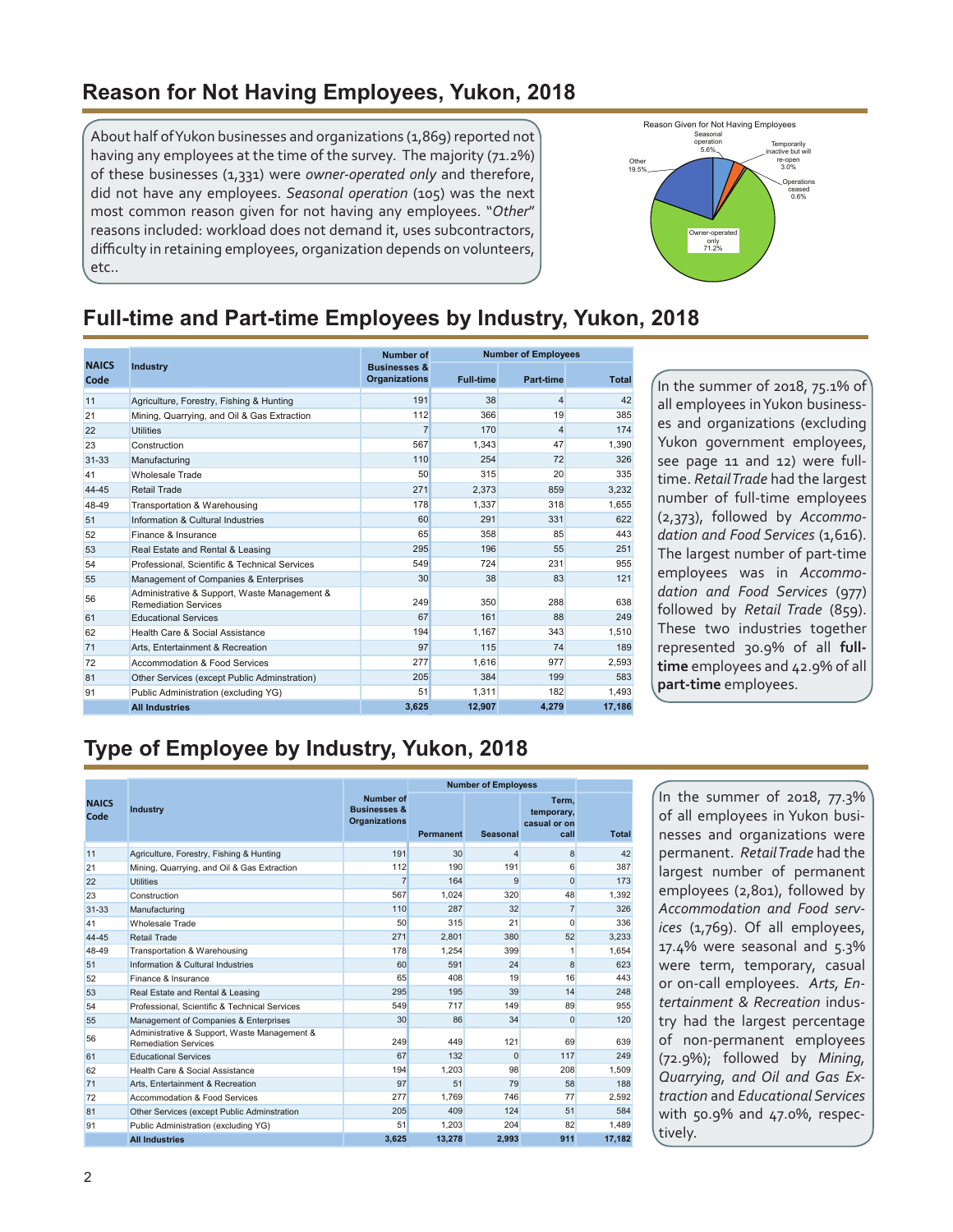#### <span id="page-2-0"></span>**Current Vacant Positions and Jobs by Industry, Yukon, 2018**

| <b>NAICS</b><br>Code | <b>Industry</b>                                                   | Number of vacant<br>positions (not jobs) | <b>Number of</b><br>vacant jobs |
|----------------------|-------------------------------------------------------------------|------------------------------------------|---------------------------------|
| 11                   | Agriculture, Forestry, Fishing & Hunting                          | 3                                        | 10                              |
| 21                   | Mining, Quarrying, and Oil & Gas Extraction                       | 35                                       | 128                             |
| 22                   | <b>Utilities</b>                                                  | $\Omega$                                 | $\Omega$                        |
| 23                   | Construction                                                      | 62                                       | 98                              |
| $31 - 33$            | Manufacturing                                                     | $\Omega$                                 | $\Omega$                        |
| 41                   | Wholesale Trade                                                   | 19                                       | 21                              |
| 44-45                | Retail Trade                                                      | 45                                       | 88                              |
| 48-49                | Transportation & Warehousing                                      | 14                                       | 25                              |
| 51                   | Information & Cultural Industries                                 | 21                                       | 33                              |
| 52                   | Finance & Insurance                                               | 16                                       | 16                              |
| 53                   | Real Estate and Rental & Leasing                                  | 64                                       | 123                             |
| 54                   | Professional, Scientific & Technical Services                     | 11                                       | 42                              |
| 55                   | Management of Companies & Enterprises                             | 5                                        | $\overline{7}$                  |
| 56                   | Administrative & Support, Waste Management & Remediation Services | 25                                       | 109                             |
| 61                   | <b>Educational Services</b>                                       | 5                                        | 14                              |
| 62                   | Health Care & Social Assistance                                   | 26                                       | 32                              |
| 71                   | Arts. Entertainment & Recreation                                  | 18                                       | 36                              |
| 72                   | Accommodation & Food Services                                     | 134                                      | 288                             |
| 81                   | Other Services (except Public Adminstration)                      | 29                                       | 31                              |
| 91                   | Public Administration (excluding YG)                              | 32                                       | 66                              |
|                      | <b>All Industries</b>                                             | 564                                      | 1,167                           |

In the summer of 2018, businesses and organizations reported 1,167 vacant jobs. The largest number of vacant jobs was in *Accommodation and Food Services* with 288 vacancies (24.7% of all vacancies) in 134 positions. Businesses and organizations in *Mining, Quarrying and Oil & Gas Extraction* had the second-highest number of job vacancies with 128 jobs in 35 positions. Businesses in *Utility* and *Manufacturing* did not report any vacancies during the survey.

#### **Current Job Vacancies by Occupation, Full-time and Part-time, Yukon, 2018**

|                 |                                                                                                   |                         | <b>Number of Job Vacancies</b> |                      |                |
|-----------------|---------------------------------------------------------------------------------------------------|-------------------------|--------------------------------|----------------------|----------------|
| <b>NOC Code</b> | <b>Occupation</b>                                                                                 | <b>Full time</b>        |                                | Part-time Don't Know | <b>Total</b>   |
| 00              | Senior management occupations                                                                     | 9                       | 0                              | $\mathbf 0$          | 9              |
| $01 - 05$       | Specialized middle management occupations                                                         | 18                      | $\Omega$                       | $\Omega$             | 18             |
| 06              | Middle management occupations in retail and wholesale trade<br>and customer services              | 8                       | $\overline{0}$                 | $\Omega$             | 8              |
| 07-09           | Middle management occupations in trades, transportation,<br>production and utilities              | 4                       | 0                              | $\mathbf{0}$         | 4              |
| 11              | Professional occupations in business and finance                                                  | $\overline{\mathbf{4}}$ | $\Omega$                       | $\Omega$             | $\overline{4}$ |
| 12              | Administrative and financial supervisors and administrative<br>occupations                        | 32                      | 4                              | 0                    | 36             |
| 13              | Finance, insurance and related business administrative<br>occupations                             | 8                       | $\overline{2}$                 | $\overline{1}$       | 11             |
| 14              | Office support occupations                                                                        | 11                      | 15                             | 22                   | 48             |
| 15              | Distribution, tracking and scheduling co-ordination occupations                                   | $\overline{7}$          | $\Omega$                       | $\Omega$             | $\overline{7}$ |
| 21              | Professional occupations in natural and applied sciences                                          | 16                      | 8                              | $\Omega$             | 24             |
| 22              | Technical occupations related to natural and applied sciences                                     | 50                      | 19                             | $\Omega$             | 69             |
| 31              | Professional occupations in health (except nursing)                                               | $\mathbf{1}$            | $\overline{2}$                 | $\mathbf{0}$         | 3              |
| 32              | Technical occupations in health                                                                   | $\overline{2}$          | $\overline{0}$                 | $\overline{0}$       | $\overline{2}$ |
| 40              | Professional occupations in education services                                                    | $\overline{2}$          | $\Omega$                       | $\Omega$             | $\overline{2}$ |
| 41              | Professional occupations in law and social, community and<br>government services                  | $\overline{7}$          | $\overline{0}$                 | $\Omega$             | $\overline{7}$ |
| 42              | Paraprofessional occupations in legal, social, community and<br>education services                | 26                      | 8                              | $\Omega$             | 34             |
| 44              | Care providers and educational, legal and public protection<br>support occupations                | 77                      | 30                             | $\Omega$             | 107            |
| 51              | Professional occupations in art and culture                                                       | 5 <sup>5</sup>          | $\overline{2}$                 | $\mathbf{0}$         | $\overline{7}$ |
| 52              | Technical occupations in art, culture, recreation and sport                                       | 17                      | $\overline{2}$                 | $\mathbf{0}$         | 19             |
| 63              | Service supervisors and specialized service occupations                                           | 42                      | 1                              | 5                    | 48             |
| 64              | Sales representatives and salespersons - wholesale and retail<br>trade                            | 57                      | 26                             | $\Omega$             | 83             |
| 65              | Service representatives and other customer and personal<br>services occupations                   | 100                     | 59                             | 42                   | 201            |
| 66              | Sales support occupations                                                                         | 38                      | 12                             | $\mathbf{0}$         | 50             |
| 67              | Service support and other service occupations, n.e.c.                                             | 72                      | 26                             | $\mathbf{1}$         | 99             |
| 72              | Industrial, electrical and construction trades                                                    | 27                      | 17                             | $\overline{2}$       | 46             |
| 73              | Maintenance and equipment operation trades                                                        | 62                      | 0                              | $\Omega$             | 62             |
| 75              | Transport and heavy equipment operation and related<br>maintenance occupations                    | 27                      | 57                             | $\Omega$             | 84             |
| 76              | Trades helpers, construction labourers and related occupations                                    | 46                      | 0                              | 0                    | 46             |
| 82              | Supervisors and technical occupations in natural resources,<br>agriculture and related production | $\mathbf{0}$            | 8                              | $\mathbf{0}$         | 8              |
| 84              | Workers in natural resources, agriculture and related<br>production                               | $\Omega$                | 11                             | $\Omega$             | 11             |
| 86              | Harvesting, landscaping and natural resources labourers                                           | $\overline{2}$          | $\overline{0}$                 | $\overline{0}$       | $\overline{a}$ |
| 96              | Labourers in processing, manufacturing and utilities                                              | $\Omega$                | 7                              | $\overline{2}$       | 9              |
|                 | <b>All Occupations</b>                                                                            | 777                     | 316                            | 75                   | 1.168          |

Of the vacant jobs in the summer of 2018, two-thirds (66.5%) were full-time jobs, while 27.1% were part-time jobs. Respondents could not specify full-time/part-time status for 6.4% of the job vacancies.

The largest number of job vacancies were in *Service representatives and other customer and personal services occupations* with 201 vacancies, followed by *Care providers and educational, legal and public protection support occupations* with 107 vacancies, and *Service support and other services occupations n.e.c.* with 99 job vacancies.

n.e.c. = not elsewhere classified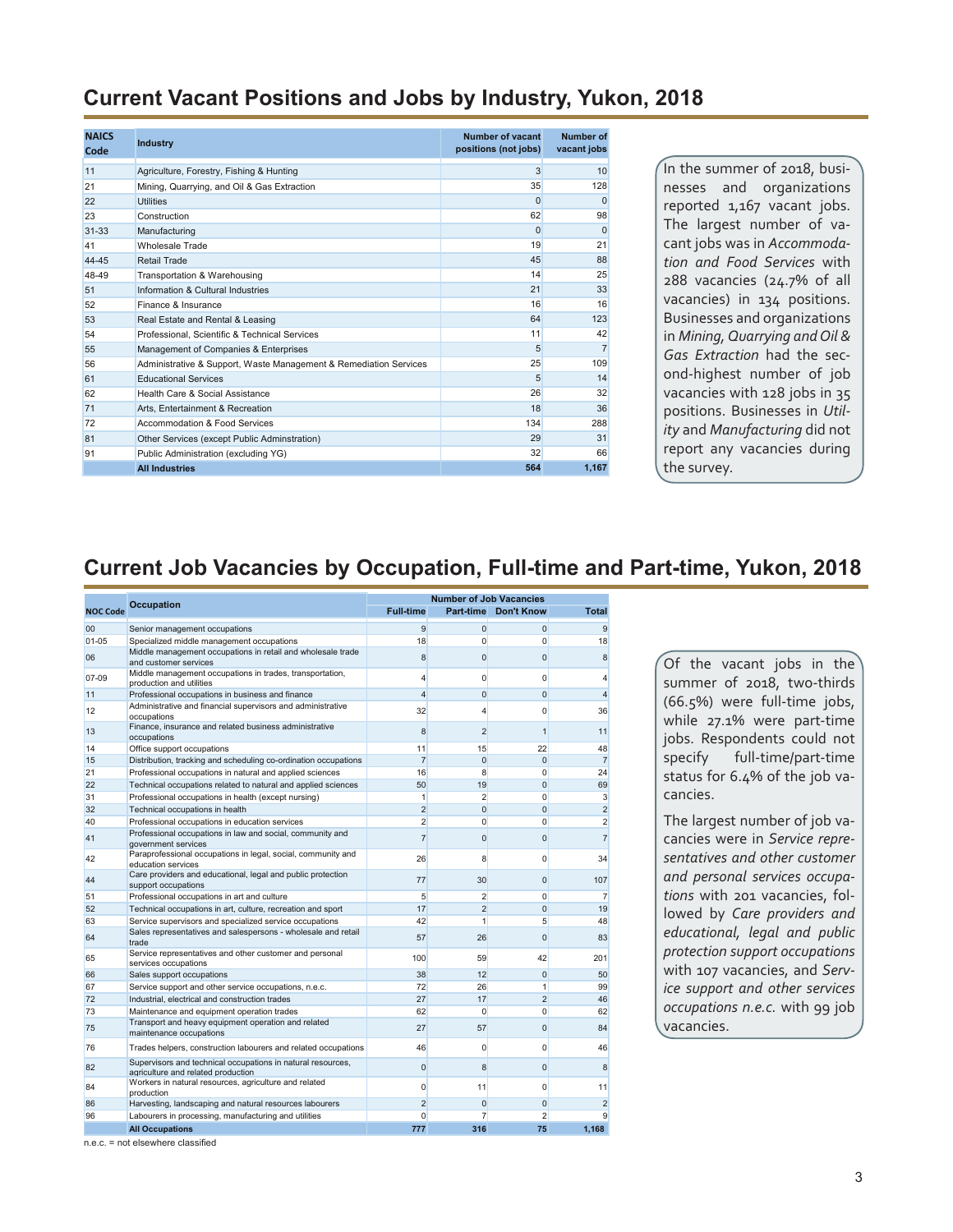## <span id="page-3-0"></span>**Minimum Education Level Required for Current Job Vacancies by Occupation, Yukon, 2018**

|             |                                                                                                                   |                                                 |                          |                                                                      |                                                                                                                     | <b>Minimum level of Education for Job Vacancies</b>                      |                             |                                                                                    |                                |                         |
|-------------|-------------------------------------------------------------------------------------------------------------------|-------------------------------------------------|--------------------------|----------------------------------------------------------------------|---------------------------------------------------------------------------------------------------------------------|--------------------------------------------------------------------------|-----------------------------|------------------------------------------------------------------------------------|--------------------------------|-------------------------|
| NOC<br>Code | Occupation                                                                                                        | No minimum<br>level of<br>education<br>required | diploma or<br>equivalent | High school Apprenticesh<br>ip or trade<br>certificate or<br>diploma | College,<br><b>CEGEP</b> and<br>other non-<br>university<br>certificate or<br>diploma<br><b>Number of Vacancies</b> | <b>University</b><br>certificate or<br>diploma below<br>bachelor's level | <b>Bachelor's</b><br>degree | <b>University</b><br>certificate or<br>diploma<br>above the<br>bachelor's<br>level | Don't<br>know                  | <b>Total</b>            |
| 00          | Senior management occupations                                                                                     | $\overline{0}$                                  | $\overline{0}$           | $\overline{0}$                                                       | $\overline{0}$                                                                                                      | $\overline{0}$                                                           | $\mathbf{1}$                | $\mathbf{1}$                                                                       | $\overline{7}$                 | 9                       |
|             | 01-05 Specialized middle management occupations                                                                   | $\overline{0}$                                  | $\overline{2}$           | $\overline{0}$                                                       | $\overline{0}$                                                                                                      | 12                                                                       | $\overline{\mathbf{4}}$     | $\overline{0}$                                                                     | $\mathbf{0}$                   | 18                      |
| 06          | Middle management occupations in retail and wholesale<br>trade and customer services                              | $\overline{4}$                                  | $\overline{2}$           | $\overline{2}$                                                       | $\Omega$                                                                                                            | $\Omega$                                                                 | $\Omega$                    | $\Omega$                                                                           | $\Omega$                       | 8                       |
| 07-09       | Middle management occupations in trades,<br>transportation, production and utilities                              | $\overline{4}$                                  | 0                        | $\Omega$                                                             | 0                                                                                                                   | $\Omega$                                                                 | $\Omega$                    | $\overline{0}$                                                                     | $\mathbf 0$                    | 4                       |
| 11          | Professional occupations in business and finance                                                                  | $\Omega$                                        | $\overline{0}$           | $\Omega$                                                             | $\overline{4}$                                                                                                      | $\Omega$                                                                 | $\Omega$                    | $\Omega$                                                                           | $\mathbf 0$                    | $\overline{\mathbf{4}}$ |
| 12          | Administrative and financial supervisors and                                                                      |                                                 |                          |                                                                      |                                                                                                                     |                                                                          |                             |                                                                                    |                                |                         |
|             | administrative occupations                                                                                        | 13                                              | 10                       | $\Omega$                                                             | 9                                                                                                                   | 1                                                                        | $\Omega$                    | $\overline{0}$                                                                     | 3                              | 36                      |
| 13          | Finance, insurance and related business administrative<br>occupations                                             | $\mathbf{0}$                                    | 3                        | $\overline{1}$                                                       | $\overline{7}$                                                                                                      | $\mathbf{0}$                                                             | $\mathbf 0$                 | $\overline{0}$                                                                     | $\mathbf{0}$                   | 11                      |
| 14          | Office support occupations                                                                                        | $\overline{2}$                                  | $\overline{4}$           | $\overline{0}$                                                       | $\overline{2}$                                                                                                      | $\mathbf{1}$                                                             | 0                           | $\overline{0}$                                                                     | 39                             | 48                      |
| 15          | Distribution, tracking and scheduling co-ordination<br>occupations                                                | $\overline{2}$                                  | 5                        | $\mathbf{0}$                                                         | $\mathbf 0$                                                                                                         | $\mathbf{0}$                                                             | $\Omega$                    | $\Omega$                                                                           | $\mathbf 0$                    | $\overline{7}$          |
| 21          | Professional occupations in natural and applied sciences                                                          | $\mathbf{0}$                                    | 12                       | $\mathbf{0}$                                                         | 0                                                                                                                   | 8                                                                        | 3                           | $\overline{0}$                                                                     | $\mathbf{0}$                   | 23                      |
| 22          | Technical occupations related to natural and applied                                                              |                                                 |                          |                                                                      |                                                                                                                     |                                                                          |                             |                                                                                    |                                |                         |
| 31          | sciences                                                                                                          | 5<br>$\overline{0}$                             | 38<br>$\overline{0}$     | 6<br>$\overline{0}$                                                  | 19<br>$\overline{0}$                                                                                                | $\mathbf{0}$<br>$\mathbf{1}$                                             | $\mathbf{0}$<br>$\Omega$    | $\overline{0}$<br>2                                                                | $\overline{1}$<br>$\mathbf{0}$ | 69<br>3                 |
| 32          | Professional occupations in health (except nursing)<br>Technical occupations in health                            | $\mathbf{0}$                                    | $\mathbf 0$              | $\mathbf{0}$                                                         | $\overline{2}$                                                                                                      | $\mathbf{0}$                                                             | $\mathbf 0$                 | $\overline{0}$                                                                     | $\mathbf 0$                    | $\overline{2}$          |
| 40          | Professional occupations in education services                                                                    | $\mathbf{0}$                                    | 0                        | $\mathbf{0}$                                                         | $\overline{0}$                                                                                                      | $\mathbf{0}$                                                             | $\overline{2}$              | $\overline{0}$                                                                     | $\mathbf{0}$                   | $\overline{\mathbf{2}}$ |
|             | Professional occupations in law and social, community                                                             |                                                 |                          |                                                                      |                                                                                                                     |                                                                          |                             |                                                                                    |                                |                         |
| 41          | and government services<br>Paraprofessional occupations in legal, social, community                               | $\mathbf{0}$                                    | $\mathbf 0$              | $\mathbf{0}$                                                         | $\mathbf{0}$                                                                                                        | $\overline{2}$                                                           | $\overline{2}$              | $\overline{0}$                                                                     | $\overline{2}$                 | 6                       |
| 42          | and education services                                                                                            | $\overline{2}$                                  | $\overline{7}$           | $\mathbf{0}$                                                         | 21                                                                                                                  | $\mathbf{1}$                                                             | $\overline{2}$              | $\overline{0}$                                                                     | $\mathbf 0$                    | 33                      |
| 44          | Care providers and educational, legal and public<br>protection support occupations                                | 106                                             | $\mathbf 0$              | $\overline{0}$                                                       | $\mathbf{0}$                                                                                                        | $\overline{1}$                                                           | $\Omega$                    | $\Omega$                                                                           | $\mathbf 0$                    | 107                     |
| 51          | Professional occupations in art and culture                                                                       | $\overline{2}$                                  | $\overline{0}$           | $\overline{0}$                                                       | $\overline{2}$                                                                                                      | $\Omega$                                                                 | $\Omega$                    | $\Omega$                                                                           | $\overline{2}$                 | 6                       |
| 52          | Technical occupations in art, culture, recreation and sport                                                       | 14                                              | $5\overline{)}$          | $\Omega$                                                             | $\mathbf 0$                                                                                                         | $\mathbf{0}$                                                             | $\mathbf 0$                 | $\mathbf{0}$                                                                       | $\overline{0}$                 | 19                      |
| 63          | Service supervisors and specialized service occupations<br>Sales representatives and salespersons - wholesale and | 39                                              | $\Omega$                 | 1                                                                    | $\overline{7}$                                                                                                      | $\Omega$                                                                 | 0                           | $\Omega$                                                                           | $\Omega$                       | 47                      |
| 64          | retail trade                                                                                                      | 49                                              | 17                       | 5                                                                    | $\mathbf{0}$                                                                                                        | 13                                                                       | $\Omega$                    | $\mathbf{0}$                                                                       | $\mathbf 0$                    | 84                      |
|             | Service representatives and other customer and personal                                                           |                                                 |                          |                                                                      |                                                                                                                     |                                                                          |                             |                                                                                    |                                |                         |
| 65          | services occupations                                                                                              | 100                                             | 99                       | $\mathbf 0$                                                          | $\mathbf 0$                                                                                                         | $\overline{2}$                                                           | 0                           | $\overline{0}$                                                                     | 0                              | 201                     |
| 66          | Sales support occupations                                                                                         | 33                                              | 14                       | $\Omega$<br>$\Omega$                                                 | 3<br>$\Omega$                                                                                                       | $\Omega$<br>$\Omega$                                                     | $\Omega$<br>$\Omega$        | $\Omega$<br>$\Omega$                                                               | $\overline{0}$                 | 50                      |
| 67<br>72    | Service support and other service occupations, n.e.c.<br>Industrial, electrical and construction trades           | 72<br>9                                         | 26<br>11                 | 24                                                                   | $\overline{2}$                                                                                                      | $\mathbf{0}$                                                             | $\mathbf 0$                 | $\mathbf{0}$                                                                       | $\mathbf{1}$<br>$\mathbf 0$    | 99<br>46                |
| 73          | Maintenance and equipment operation trades                                                                        | 22                                              | 18                       | 19                                                                   | 3                                                                                                                   | $\mathbf{0}$                                                             | 0                           | $\overline{0}$                                                                     | $\mathbf{0}$                   | 62                      |
| 75          | Transport and heavy equipment operation and related<br>maintenance occupations                                    | 69                                              | 11                       | 3                                                                    | $\mathbf 0$                                                                                                         | $\mathbf{0}$                                                             | $\Omega$                    | $\Omega$                                                                           | $\overline{2}$                 | 85                      |
|             | Trades helpers, construction labourers and related                                                                |                                                 |                          |                                                                      |                                                                                                                     |                                                                          |                             |                                                                                    |                                |                         |
| 76          | occupations                                                                                                       | 44                                              | 0                        | $\overline{2}$                                                       | 0                                                                                                                   | 0                                                                        | 0                           | $\overline{0}$                                                                     | 0                              | 46                      |
| 82          | Supervisors and technical occupations in natural<br>resources, agriculture and related production                 | 8                                               | $\mathbf{0}$             | $\mathbf{0}$                                                         | $\mathbf{0}$                                                                                                        | $\mathbf{0}$                                                             | $\mathbf 0$                 | $\Omega$                                                                           | $\mathbf 0$                    | 8                       |
| 84          | Workers in natural resources, agriculture and related<br>production                                               | 8                                               | 0                        | $\overline{2}$                                                       | 0                                                                                                                   | $\mathbf{0}$                                                             | 0                           | $\overline{0}$                                                                     | 0                              | 10                      |
| 86          | Harvesting, landscaping and natural resources labourers                                                           | $\overline{2}$                                  | $\Omega$                 | $\mathbf 0$                                                          | $\pmb{0}$                                                                                                           | $\mathbf{0}$                                                             | $\mathbf{0}$                | $\mathbf{0}$                                                                       | $\mathbf 0$                    | $\overline{2}$          |
| 96          | Labourers in processing, manufacturing and utilities                                                              | $\overline{2}$                                  | $\overline{0}$           | $\overline{0}$                                                       | $\overline{7}$                                                                                                      | $\overline{0}$                                                           | $\overline{0}$              | $\overline{0}$                                                                     | $\overline{0}$                 | 9                       |
|             | <b>All Occupations</b>                                                                                            | 611                                             | 284                      | 65                                                                   | 88                                                                                                                  | 42                                                                       | 14                          | 3 <sup>5</sup>                                                                     | 57                             | 1,164                   |

 $n.e. c = not elsewhere classified$ 

Of the vacancies, 611 jobs, or 52.5%, did not have a minimum requirement of education. There were 284 jobs (24.4% of the total vacancies) that required a high school diploma or equivalent; 65 jobs (5.6%) required apprenticeship or trade certificate or diploma; 88 jobs (7.6%) required a college, CEGEP and other non-university diploma or certificate; and 42 jobs (3.6%) required a university certificate or diploma below bachelor's level. Only 17, or 1.5%, of the vacant jobs required a bachelor's degree or higher from a university. For 57 of the vacancies (4.9%), respondents did not know what minimum education level was required.

The highest number of job vacancies requiring a higher education level than high school were in *Industrial, electrical, and construction trades* occupations with 26 vacancies, followed by T*echnical occupations related to natural and applied sciences* with 25 vacancies and *Paraprofessional occupations in legal, social, community and education services* with 24 job vacancies.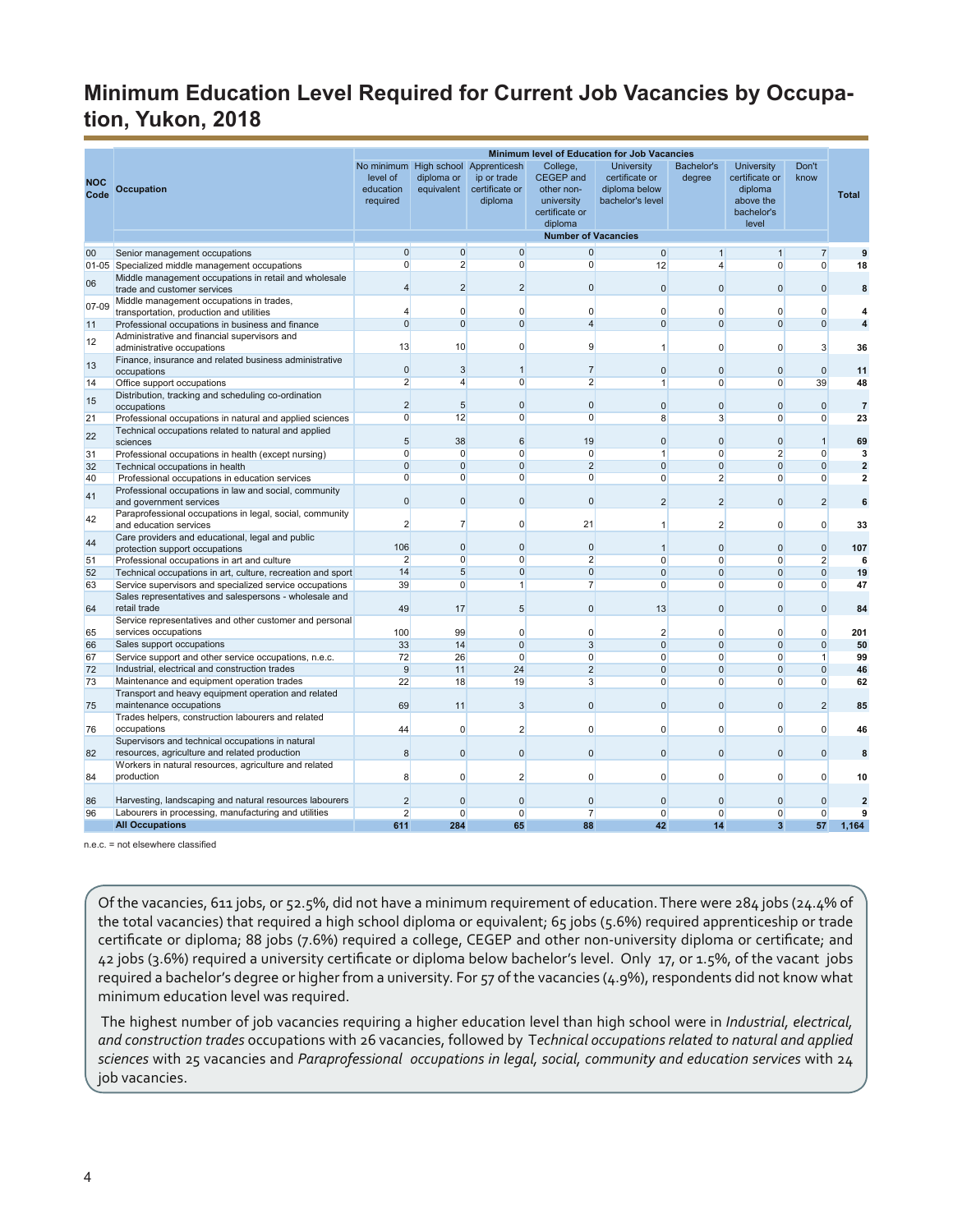#### <span id="page-4-0"></span>**Hourly Wages for Current Job Vacancies by Occupation, Yukon, 2018**

|           |                                                                                                   |         | <b>Hourly Wage for Job Vacancies</b> |                |               |
|-----------|---------------------------------------------------------------------------------------------------|---------|--------------------------------------|----------------|---------------|
|           | <b>NOC Code Occupation</b>                                                                        | Average | <b>Minimum</b>                       | <b>Maximum</b> | <b>Median</b> |
|           |                                                                                                   |         | \$ per hour                          |                |               |
| 00        | Senior management occupations                                                                     | \$44.13 | \$36.00                              | \$52.26        | \$44.13       |
| $01 - 05$ | Specialized middle management occupations                                                         | \$39.37 | \$32.50                              | \$43.62        | \$41.03       |
|           | Middle management occupations in retail and wholesale trade                                       |         |                                      |                |               |
| 06        | and customer services                                                                             | \$28.00 | \$20.51                              | \$42.31        | \$24.36       |
| 07-09     | Middle management occupations in trades, transportation,<br>production and utilities              | \$20.00 | \$20.00                              | \$20.00        | \$20.00       |
| 11        | Professional occupations in business and finance                                                  | \$35.81 | \$29.96                              | \$37.95        | \$37.95       |
| 12        | Administrative and financial supervisors and administrative<br>occupations                        | \$25.69 | \$20.51                              | \$33.33        | \$23.50       |
| 13        | Finance, insurance and related business administrative<br>occupations                             | \$25.03 | \$20.51                              | \$38.54        | \$23.08       |
| 14        | Office support occupations                                                                        | \$24.06 | \$19.20                              | \$31.93        | \$20.00       |
| 15        | Distribution, tracking and scheduling co-ordination occupations                                   | \$21.30 | \$12.75                              | \$32.96        | \$18.00       |
| 21        | Professional occupations in natural and applied sciences                                          | \$35.04 | \$33.00                              | \$37.00        | \$37.00       |
| 22        | Technical occupations related to natural and applied sciences                                     | \$22.83 | \$14.00                              | \$41.03        | \$20.16       |
| 31        | Professional occupations in health (except nursing)                                               | \$36.90 | \$30.77                              | \$39.61        | \$39.61       |
| 32        | Technical occupations in health                                                                   | \$40.00 | \$40.00                              | \$40.00        | \$40.00       |
| 40        | Professional occupations in education services                                                    | \$21.54 | \$21.54                              | \$21.54        | \$21.54       |
| 41        | Professional occupations in law and social, community and<br>government services                  | \$30.00 | \$30.00                              | \$30.00        | \$30.00       |
| 42        | Paraprofessional occupations in legal, social, community and<br>education services                | \$20.86 | \$13.92                              | \$34.22        | \$19.50       |
| 44        | Care providers and educational, legal and public protection<br>support occupations                | \$14.13 | \$13.00                              | \$22.61        | \$14.00       |
| 51        | Professional occupations in art and culture                                                       | \$16.50 | \$16.50                              | \$16.50        | \$16.50       |
| 52        | Technical occupations in art, culture, recreation and sport                                       | \$20.18 | \$15.00                              | \$35.00        | \$16.00       |
| 63        | Service supervisors and specialized service occupations                                           | \$15.39 | \$12.00                              | \$20.00        | \$16.00       |
| 64        | Sales representatives and salespersons - wholesale and retail<br>trade                            | \$16.11 | \$12.50                              | \$24.72        | \$16.15       |
| 65        | Service representatives and other customer and personal<br>services occupations                   | \$15.75 | \$11.51                              | \$22.00        | \$16.00       |
| 66        | Sales support occupations                                                                         | \$14.99 | \$11.51                              | \$25.00        | \$14.45       |
| 67        | Service support and other service occupations, n.e.c.                                             | \$14.22 | \$11.51                              | \$29.47        | \$14.00       |
| 72        | Industrial, electrical and construction trades                                                    | \$27.17 | \$20.00                              | \$33.43        | \$29.00       |
| 73        | Maintenance and equipment operation trades                                                        | \$39.73 | \$25.00                              | \$61.54        | \$41.03       |
| 75        | Transport and heavy equipment operation and related<br>maintenance occupations                    | \$28.35 | \$12.50                              | \$32.50        | \$31.00       |
| 76        | Trades helpers, construction labourers and related occupations                                    | \$19.55 | \$13.75                              | \$25.00        | \$20.17       |
| 82        | Supervisors and technical occupations in natural resources,<br>agriculture and related production | \$34.00 | \$34.00                              | \$34.00        | \$34.00       |
| 84        | Workers in natural resources, agriculture and related production                                  | \$17.09 | \$15.00                              | \$25.00        | \$15.00       |
| 96        | Labourers in processing, manufacturing and utilities                                              | \$21.60 | \$16.00                              | \$23.50        | \$23.50       |

n.e.c. = not elsewhere classified

The job vacancies with the highest average hourly wage were in *Senior management occupations* at \$44.13, followed by *Technical occupations in health* and *Maintenance and equipment operation trades* at \$40.00 and \$39.73, respectively.

The lowest average hourly wage was \$14.13 in *Care providers and educational, legal and public protection support occupations*; followed by \$14.22 in *Service support and other service occupations, n.e.c.*.

The job vacancy with the highest hourly wage (\$61.54) was in *Maintenance and equipment operation trades* occupation, followed by *Senior management occupations* (\$52.26)*.*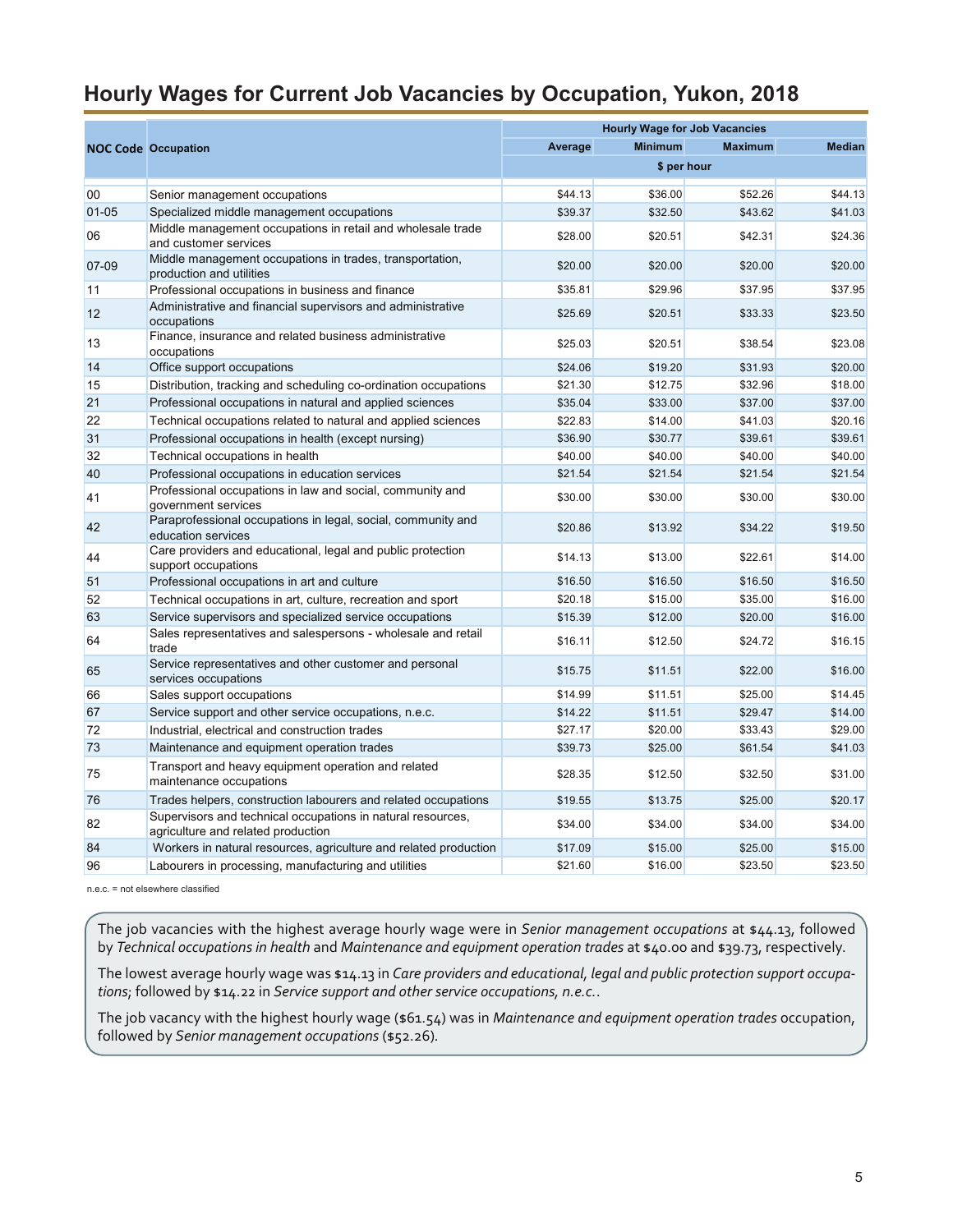# <span id="page-5-0"></span>**Education Required and Average Hourly Wages for Current Job Vacancies by Occupation, Yukon, 2018**

|                    |                                                                                                   |                                                 |                                                |                                                         | <b>Minimum Education Level for Job Vacancies</b>                               |                                                                             |                      |                                                                                                |                         |
|--------------------|---------------------------------------------------------------------------------------------------|-------------------------------------------------|------------------------------------------------|---------------------------------------------------------|--------------------------------------------------------------------------------|-----------------------------------------------------------------------------|----------------------|------------------------------------------------------------------------------------------------|-------------------------|
| <b>NOC</b><br>Code | <b>Occupation</b>                                                                                 | No minimum<br>level of<br>education<br>required | <b>High school</b><br>diploma or<br>equivalent | Apprenticeship<br>or trade<br>certificate or<br>diploma | College,<br>CEGEP and<br>other non-<br>university<br>certificate or<br>diploma | <b>University</b><br>certificate or<br>diploma below<br>bachelor's<br>level | Bachelor's<br>degree | <b>University</b><br>certificate or<br>diploma above<br>the bachelor's level required<br>level | Don't know<br>education |
|                    |                                                                                                   |                                                 |                                                |                                                         | \$ per Hour                                                                    |                                                                             |                      |                                                                                                |                         |
| 00                 | Senior management occupations                                                                     |                                                 |                                                |                                                         |                                                                                |                                                                             | \$52.26              | \$36.00                                                                                        |                         |
|                    | 01-05 Specialized middle management occupations                                                   | $\ddot{\phantom{a}}$                            | \$32.50                                        |                                                         |                                                                                | $\ddotsc$                                                                   | \$40.93              |                                                                                                |                         |
| 06                 | Middle management occupations in retail and<br>wholesale trade and customer services              | \$22.87                                         |                                                | \$42.31                                                 |                                                                                |                                                                             |                      |                                                                                                |                         |
|                    | Middle management occupations in trades,<br>07-09 transportation, production and utilities        | \$20.00                                         |                                                |                                                         |                                                                                | $\ddotsc$                                                                   |                      |                                                                                                |                         |
| 11                 | Professional occupations in business and finance                                                  |                                                 |                                                |                                                         | \$35.81                                                                        |                                                                             |                      |                                                                                                |                         |
| 12                 | Administrative and financial supervisors and<br>administrative occupations                        | \$25.06                                         | \$23.44                                        |                                                         | \$29.06                                                                        | \$29.60                                                                     |                      |                                                                                                | \$24.50                 |
|                    | Finance, insurance and related business                                                           |                                                 | \$25.00                                        | \$38.54                                                 | \$22.06                                                                        |                                                                             |                      |                                                                                                |                         |
| 13                 | administrative occupations                                                                        |                                                 |                                                |                                                         |                                                                                |                                                                             |                      |                                                                                                |                         |
| 14                 | Office support occupations                                                                        | \$20.00                                         | \$19.20                                        |                                                         | \$28.00                                                                        | \$31.93                                                                     |                      |                                                                                                |                         |
| 15                 | Distribution, tracking and scheduling co-ordination<br>occupations                                | \$12.75                                         | \$24.81                                        |                                                         |                                                                                |                                                                             |                      |                                                                                                |                         |
| 21                 | Professional occupations in natural and applied<br>sciences                                       | $\ddotsc$                                       | \$33.00                                        |                                                         |                                                                                | \$37.00                                                                     |                      |                                                                                                |                         |
| 22                 | Technical occupations related to natural and applied<br>sciences                                  | \$28.16                                         | \$18.21                                        |                                                         | \$30.00                                                                        |                                                                             | $\ddotsc$            |                                                                                                | \$40.00                 |
| 31                 | Professional occupations in health (except nursing)                                               |                                                 |                                                |                                                         |                                                                                | \$30.77                                                                     |                      | \$39.61                                                                                        |                         |
| 32                 | Technical occupations in health                                                                   |                                                 |                                                |                                                         | \$40.00                                                                        |                                                                             |                      |                                                                                                |                         |
| 40                 | Professional occupations in education services                                                    | $\ddotsc$                                       |                                                | ш.                                                      |                                                                                | $\ddot{\phantom{a}}$                                                        | \$21.54              |                                                                                                |                         |
| 41                 | Professional occupations in law and social, community<br>and government services                  |                                                 |                                                |                                                         |                                                                                | \$30.00                                                                     |                      |                                                                                                |                         |
| 42                 | Paraprofessional occupations in legal, social,<br>community and education services                | \$19.00                                         | \$26.10                                        |                                                         | \$17.74                                                                        | \$34.22                                                                     | \$26.00              |                                                                                                |                         |
| 44                 | Care providers and educational, legal and public<br>protection support occupations                | \$14.05                                         |                                                |                                                         |                                                                                | \$22.61                                                                     |                      |                                                                                                |                         |
| 51                 | Professional occupations in art and culture                                                       | \$16.50                                         |                                                |                                                         |                                                                                |                                                                             |                      |                                                                                                |                         |
|                    | Technical occupations in art, culture, recreation and                                             | \$18.25                                         | \$26.00                                        |                                                         |                                                                                |                                                                             |                      |                                                                                                |                         |
| 52                 | sport                                                                                             |                                                 |                                                |                                                         |                                                                                |                                                                             |                      |                                                                                                |                         |
| 63                 | Service supervisors and specialized service<br>occupations                                        | \$15.39                                         |                                                | \$20.00                                                 | \$15.00                                                                        |                                                                             |                      |                                                                                                |                         |
| 64                 | Sales representatives and salespersons - wholesale<br>and retail trade                            | \$14.93                                         | \$19.59                                        | \$20.00                                                 | $\ddotsc$                                                                      | \$16.15                                                                     |                      |                                                                                                |                         |
| 65                 | Service representatives and other customer and<br>personal services occupations                   | \$14.92                                         | \$16.93                                        |                                                         |                                                                                | $\cdot$                                                                     | $\cdot \cdot$        |                                                                                                |                         |
| 66                 | Sales support occupations                                                                         | \$13.74                                         | \$15.65                                        |                                                         | \$25.00                                                                        |                                                                             |                      |                                                                                                |                         |
| 67                 | Service support and other service occupations,<br>n.e.c.                                          | \$14.36                                         | \$13.78                                        |                                                         |                                                                                | $\ddotsc$                                                                   | $\ddotsc$            |                                                                                                | ш.                      |
| 72                 | Industrial, electrical and construction trades                                                    | \$23.75                                         | \$28.80                                        | \$28.36                                                 | \$28.00                                                                        |                                                                             |                      |                                                                                                |                         |
| 73                 | Maintenance and equipment operation trades                                                        | \$34.52                                         | \$48.88                                        | \$36.44                                                 |                                                                                |                                                                             |                      |                                                                                                |                         |
| 75                 | Transport and heavy equipment operation and                                                       | \$28.94                                         | \$21.26                                        | \$32.00                                                 |                                                                                |                                                                             |                      |                                                                                                | \$28.00                 |
|                    | related maintenance occupations<br>Trades helpers, construction labourers and related             | \$19.55                                         |                                                |                                                         | $\ddotsc$                                                                      | $\ddotsc$                                                                   |                      |                                                                                                |                         |
| 76                 | occupations                                                                                       |                                                 |                                                |                                                         |                                                                                |                                                                             |                      |                                                                                                |                         |
| 82                 | Supervisors and technical occupations in natural<br>resources, agriculture and related production | \$34.00                                         |                                                |                                                         |                                                                                |                                                                             |                      |                                                                                                |                         |
| 84                 | Workers in natural resources, agriculture and related<br>production                               | \$15.00                                         |                                                | \$25.00                                                 |                                                                                |                                                                             |                      |                                                                                                |                         |
| 96                 | Labourers in processing, manufacturing and utilities                                              | \$16.00                                         |                                                |                                                         | \$23.50                                                                        |                                                                             |                      |                                                                                                |                         |
|                    | <b>All Occupations</b>                                                                            | \$18.24                                         | \$21.75                                        | \$32.30                                                 | \$24.81                                                                        | \$25.75                                                                     | \$34.10              | \$38.49                                                                                        | \$30.99                 |

n.e.c. = not elsewhere classified

.. = data not available or not applicable. In some cases respondents were able to state what education level was required for a job vacancy but not the wage.

Vacancies that required a University certificate or diploma above the bachelor's level had the highest average hourly wage (\$38.49).

Vacancies that required a bachelor's degree had the second-highest average hourly wage (\$34.10). There was a high degree of variance in hourly wages for jobs requiring a bachelor's degree, ranging from a low of \$21.54 in *Professional occupations in education services* to a high of \$52.26 in *Senior management occupations* — a difference of \$30.72 per hour.

For positions that required no minimum level of education, the lowest average hourly wage offered was \$12.75 in *Distribution, tracking and scheduling co-ordination occupations*; followed by \$13.74 in *Sales support occupations* and \$14.05 in *Care providers and educational, legal and public protection support occupations*. The highest average hourly wage offered was \$34.52 in *Maintenance and equipment operation trades,* followed by \$34.00 in *Supervisors and technical occupations in natural resources, agriculture and related production*, and \$28.94 in *Transport and heavy equipment operation and related maintenance occupations.*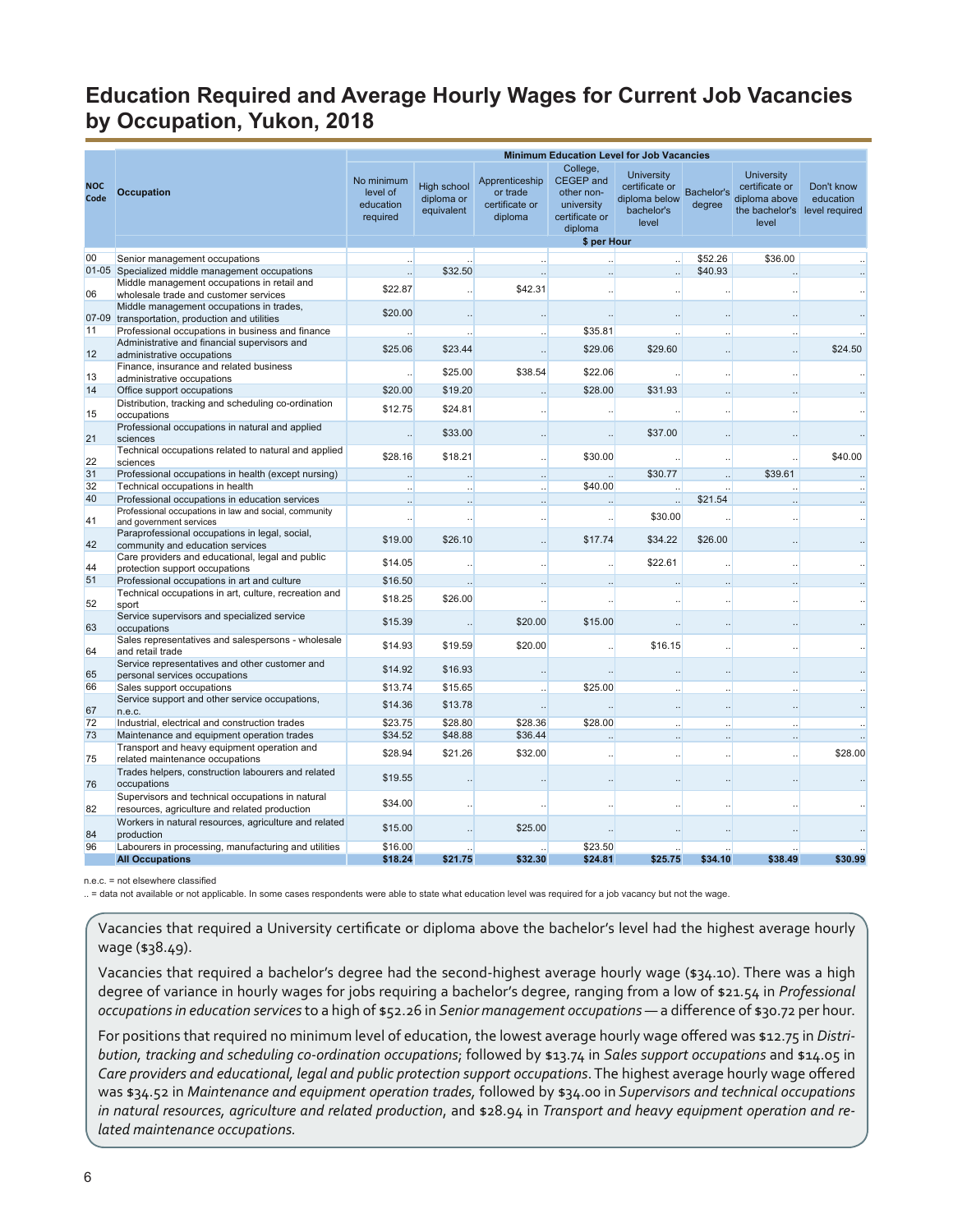# <span id="page-6-0"></span>**Active Recruitment Status of Current Job Vacancies by Occupation, Yukon, 2018**

| <b>Occupation</b><br>Yes<br><b>No</b><br><b>Don't Know</b><br>Code<br><b>Number of Jobs</b><br>$\overline{2}$<br>$\overline{0}$<br>$\overline{7}$<br>00<br>Senior management occupations<br>17<br>$\overline{0}$<br>1<br>$01 - 05$<br>Specialized middle management occupations<br>Middle management occupations in retail and wholesale trade and<br>06<br>8<br>$\mathbf 0$<br>$\mathbf{0}$<br>customer services<br>Middle management occupations in trades, transportation,<br>07-09<br>$\overline{0}$<br>$\mathbf{0}$<br>4<br>production and utilities<br>$\overline{4}$<br>$\mathbf 0$<br>$\overline{0}$<br>Professional occupations in business and finance<br>11<br>Administrative and financial supervisors and administrative<br>12<br>34<br>0<br>$\overline{2}$<br>occupations<br>Finance, insurance and related business administrative<br>13<br>11<br>$\mathbf 0$<br>$\mathbf 0$<br>occupations<br>9<br>$\mathbf 0$<br>39<br>Office support occupations<br>14<br>$\overline{7}$<br>$\mathbf 0$<br>$\overline{0}$<br>Distribution, tracking and scheduling co-ordination occupations<br>15<br>24<br>$\overline{0}$<br>0<br>21<br>Professional occupations in natural and applied sciences<br>69<br>$\mathbf 0$<br>$\mathbf{0}$<br>22<br>Technical occupations related to natural and applied sciences<br>$\mathbf{3}$<br>0<br>$\overline{0}$<br>31<br>Professional occupations in health (except nursing)<br>$\overline{2}$<br>$\mathbf 0$<br>$\overline{0}$<br>32<br>Technical occupations in health<br>$\overline{2}$<br>$\mathbf 0$<br>$\mathbf{0}$<br>40<br>Professional occupations in education services<br>Professional occupations in law and social, community and<br>41<br>$\overline{2}$<br>$\mathbf{0}$<br>5<br>government services<br>Paraprofessional occupations in legal, social, community and |    | <b>NOC</b> |  | <b>Actively Recruiting or Not?</b> |  |                 |  |  |  |
|---------------------------------------------------------------------------------------------------------------------------------------------------------------------------------------------------------------------------------------------------------------------------------------------------------------------------------------------------------------------------------------------------------------------------------------------------------------------------------------------------------------------------------------------------------------------------------------------------------------------------------------------------------------------------------------------------------------------------------------------------------------------------------------------------------------------------------------------------------------------------------------------------------------------------------------------------------------------------------------------------------------------------------------------------------------------------------------------------------------------------------------------------------------------------------------------------------------------------------------------------------------------------------------------------------------------------------------------------------------------------------------------------------------------------------------------------------------------------------------------------------------------------------------------------------------------------------------------------------------------------------------------------------------------------------------------------------------------------------------------------------------------------------------------------------------------------|----|------------|--|------------------------------------|--|-----------------|--|--|--|
|                                                                                                                                                                                                                                                                                                                                                                                                                                                                                                                                                                                                                                                                                                                                                                                                                                                                                                                                                                                                                                                                                                                                                                                                                                                                                                                                                                                                                                                                                                                                                                                                                                                                                                                                                                                                                           |    |            |  |                                    |  | <b>Total</b>    |  |  |  |
|                                                                                                                                                                                                                                                                                                                                                                                                                                                                                                                                                                                                                                                                                                                                                                                                                                                                                                                                                                                                                                                                                                                                                                                                                                                                                                                                                                                                                                                                                                                                                                                                                                                                                                                                                                                                                           |    |            |  |                                    |  |                 |  |  |  |
|                                                                                                                                                                                                                                                                                                                                                                                                                                                                                                                                                                                                                                                                                                                                                                                                                                                                                                                                                                                                                                                                                                                                                                                                                                                                                                                                                                                                                                                                                                                                                                                                                                                                                                                                                                                                                           |    |            |  |                                    |  | 9               |  |  |  |
|                                                                                                                                                                                                                                                                                                                                                                                                                                                                                                                                                                                                                                                                                                                                                                                                                                                                                                                                                                                                                                                                                                                                                                                                                                                                                                                                                                                                                                                                                                                                                                                                                                                                                                                                                                                                                           |    |            |  |                                    |  | 18              |  |  |  |
|                                                                                                                                                                                                                                                                                                                                                                                                                                                                                                                                                                                                                                                                                                                                                                                                                                                                                                                                                                                                                                                                                                                                                                                                                                                                                                                                                                                                                                                                                                                                                                                                                                                                                                                                                                                                                           |    |            |  |                                    |  | 8               |  |  |  |
|                                                                                                                                                                                                                                                                                                                                                                                                                                                                                                                                                                                                                                                                                                                                                                                                                                                                                                                                                                                                                                                                                                                                                                                                                                                                                                                                                                                                                                                                                                                                                                                                                                                                                                                                                                                                                           |    |            |  |                                    |  | $\overline{4}$  |  |  |  |
|                                                                                                                                                                                                                                                                                                                                                                                                                                                                                                                                                                                                                                                                                                                                                                                                                                                                                                                                                                                                                                                                                                                                                                                                                                                                                                                                                                                                                                                                                                                                                                                                                                                                                                                                                                                                                           |    |            |  |                                    |  | $\overline{4}$  |  |  |  |
|                                                                                                                                                                                                                                                                                                                                                                                                                                                                                                                                                                                                                                                                                                                                                                                                                                                                                                                                                                                                                                                                                                                                                                                                                                                                                                                                                                                                                                                                                                                                                                                                                                                                                                                                                                                                                           |    |            |  |                                    |  | 36              |  |  |  |
|                                                                                                                                                                                                                                                                                                                                                                                                                                                                                                                                                                                                                                                                                                                                                                                                                                                                                                                                                                                                                                                                                                                                                                                                                                                                                                                                                                                                                                                                                                                                                                                                                                                                                                                                                                                                                           |    |            |  |                                    |  | 11              |  |  |  |
|                                                                                                                                                                                                                                                                                                                                                                                                                                                                                                                                                                                                                                                                                                                                                                                                                                                                                                                                                                                                                                                                                                                                                                                                                                                                                                                                                                                                                                                                                                                                                                                                                                                                                                                                                                                                                           |    |            |  |                                    |  | 48              |  |  |  |
|                                                                                                                                                                                                                                                                                                                                                                                                                                                                                                                                                                                                                                                                                                                                                                                                                                                                                                                                                                                                                                                                                                                                                                                                                                                                                                                                                                                                                                                                                                                                                                                                                                                                                                                                                                                                                           |    |            |  |                                    |  | $\overline{7}$  |  |  |  |
|                                                                                                                                                                                                                                                                                                                                                                                                                                                                                                                                                                                                                                                                                                                                                                                                                                                                                                                                                                                                                                                                                                                                                                                                                                                                                                                                                                                                                                                                                                                                                                                                                                                                                                                                                                                                                           |    |            |  |                                    |  | 24              |  |  |  |
|                                                                                                                                                                                                                                                                                                                                                                                                                                                                                                                                                                                                                                                                                                                                                                                                                                                                                                                                                                                                                                                                                                                                                                                                                                                                                                                                                                                                                                                                                                                                                                                                                                                                                                                                                                                                                           |    |            |  |                                    |  | 69              |  |  |  |
|                                                                                                                                                                                                                                                                                                                                                                                                                                                                                                                                                                                                                                                                                                                                                                                                                                                                                                                                                                                                                                                                                                                                                                                                                                                                                                                                                                                                                                                                                                                                                                                                                                                                                                                                                                                                                           |    |            |  |                                    |  | $\mathbf{3}$    |  |  |  |
|                                                                                                                                                                                                                                                                                                                                                                                                                                                                                                                                                                                                                                                                                                                                                                                                                                                                                                                                                                                                                                                                                                                                                                                                                                                                                                                                                                                                                                                                                                                                                                                                                                                                                                                                                                                                                           |    |            |  |                                    |  | 2               |  |  |  |
|                                                                                                                                                                                                                                                                                                                                                                                                                                                                                                                                                                                                                                                                                                                                                                                                                                                                                                                                                                                                                                                                                                                                                                                                                                                                                                                                                                                                                                                                                                                                                                                                                                                                                                                                                                                                                           |    |            |  |                                    |  | $\overline{2}$  |  |  |  |
|                                                                                                                                                                                                                                                                                                                                                                                                                                                                                                                                                                                                                                                                                                                                                                                                                                                                                                                                                                                                                                                                                                                                                                                                                                                                                                                                                                                                                                                                                                                                                                                                                                                                                                                                                                                                                           |    |            |  |                                    |  | $\overline{7}$  |  |  |  |
| 28<br>$\mathbf{0}$<br>6<br>education services                                                                                                                                                                                                                                                                                                                                                                                                                                                                                                                                                                                                                                                                                                                                                                                                                                                                                                                                                                                                                                                                                                                                                                                                                                                                                                                                                                                                                                                                                                                                                                                                                                                                                                                                                                             | 42 |            |  |                                    |  | 34              |  |  |  |
| Care providers and educational, legal and public protection<br>44<br>104<br>$\overline{2}$<br>$\mathbf{1}$<br>support occupations                                                                                                                                                                                                                                                                                                                                                                                                                                                                                                                                                                                                                                                                                                                                                                                                                                                                                                                                                                                                                                                                                                                                                                                                                                                                                                                                                                                                                                                                                                                                                                                                                                                                                         |    |            |  |                                    |  | 107             |  |  |  |
| $\overline{2}$<br>$\overline{0}$<br>$5\overline{)}$<br>51<br>Professional occupations in art and culture                                                                                                                                                                                                                                                                                                                                                                                                                                                                                                                                                                                                                                                                                                                                                                                                                                                                                                                                                                                                                                                                                                                                                                                                                                                                                                                                                                                                                                                                                                                                                                                                                                                                                                                  |    |            |  |                                    |  | $\overline{7}$  |  |  |  |
| 10<br>9<br>$\overline{0}$<br>Technical occupations in art, culture, recreation and sport<br>52                                                                                                                                                                                                                                                                                                                                                                                                                                                                                                                                                                                                                                                                                                                                                                                                                                                                                                                                                                                                                                                                                                                                                                                                                                                                                                                                                                                                                                                                                                                                                                                                                                                                                                                            |    |            |  |                                    |  | 19              |  |  |  |
| Service supervisors and specialized service occupations<br>63<br>40<br>7<br>$\overline{0}$                                                                                                                                                                                                                                                                                                                                                                                                                                                                                                                                                                                                                                                                                                                                                                                                                                                                                                                                                                                                                                                                                                                                                                                                                                                                                                                                                                                                                                                                                                                                                                                                                                                                                                                                |    |            |  |                                    |  | 47              |  |  |  |
| Sales representatives and salespersons - wholesale and retail<br>trade<br>76<br>0<br>64<br>7                                                                                                                                                                                                                                                                                                                                                                                                                                                                                                                                                                                                                                                                                                                                                                                                                                                                                                                                                                                                                                                                                                                                                                                                                                                                                                                                                                                                                                                                                                                                                                                                                                                                                                                              |    |            |  |                                    |  | 83              |  |  |  |
| Service representatives and other customer and personal services<br>occupations<br>199<br>0<br>2<br>65                                                                                                                                                                                                                                                                                                                                                                                                                                                                                                                                                                                                                                                                                                                                                                                                                                                                                                                                                                                                                                                                                                                                                                                                                                                                                                                                                                                                                                                                                                                                                                                                                                                                                                                    |    |            |  |                                    |  | 201             |  |  |  |
| Sales support occupations<br>47<br>3<br>$\mathbf 0$<br>66                                                                                                                                                                                                                                                                                                                                                                                                                                                                                                                                                                                                                                                                                                                                                                                                                                                                                                                                                                                                                                                                                                                                                                                                                                                                                                                                                                                                                                                                                                                                                                                                                                                                                                                                                                 |    |            |  |                                    |  | 50              |  |  |  |
| Service support and other service occupations, n.e.c.<br>72<br>0<br>67<br>26                                                                                                                                                                                                                                                                                                                                                                                                                                                                                                                                                                                                                                                                                                                                                                                                                                                                                                                                                                                                                                                                                                                                                                                                                                                                                                                                                                                                                                                                                                                                                                                                                                                                                                                                              |    |            |  |                                    |  | 98              |  |  |  |
| Industrial, electrical and construction trades<br>38<br>9<br>72<br>0                                                                                                                                                                                                                                                                                                                                                                                                                                                                                                                                                                                                                                                                                                                                                                                                                                                                                                                                                                                                                                                                                                                                                                                                                                                                                                                                                                                                                                                                                                                                                                                                                                                                                                                                                      |    |            |  |                                    |  | 47              |  |  |  |
| Maintenance and equipment operation trades<br>73<br>56<br>5<br>0                                                                                                                                                                                                                                                                                                                                                                                                                                                                                                                                                                                                                                                                                                                                                                                                                                                                                                                                                                                                                                                                                                                                                                                                                                                                                                                                                                                                                                                                                                                                                                                                                                                                                                                                                          |    |            |  |                                    |  | 61              |  |  |  |
| Transport and heavy equipment operation and related<br>maintenance occupations<br>75<br>77<br>$\overline{7}$<br>$\boldsymbol{0}$                                                                                                                                                                                                                                                                                                                                                                                                                                                                                                                                                                                                                                                                                                                                                                                                                                                                                                                                                                                                                                                                                                                                                                                                                                                                                                                                                                                                                                                                                                                                                                                                                                                                                          |    |            |  |                                    |  | 84              |  |  |  |
| 76<br>Trades helpers, construction labourers and related occupations<br>40<br>7<br>$\overline{0}$                                                                                                                                                                                                                                                                                                                                                                                                                                                                                                                                                                                                                                                                                                                                                                                                                                                                                                                                                                                                                                                                                                                                                                                                                                                                                                                                                                                                                                                                                                                                                                                                                                                                                                                         |    |            |  |                                    |  | 47              |  |  |  |
| Supervisors and technical occupations in natural resources,<br>agriculture and related production<br>8<br>$\overline{0}$<br>82<br>$\overline{0}$                                                                                                                                                                                                                                                                                                                                                                                                                                                                                                                                                                                                                                                                                                                                                                                                                                                                                                                                                                                                                                                                                                                                                                                                                                                                                                                                                                                                                                                                                                                                                                                                                                                                          |    |            |  |                                    |  | 8               |  |  |  |
| Workers in natural resources, agriculture and related production<br>$\overline{2}$<br>84<br>8<br>$\overline{0}$                                                                                                                                                                                                                                                                                                                                                                                                                                                                                                                                                                                                                                                                                                                                                                                                                                                                                                                                                                                                                                                                                                                                                                                                                                                                                                                                                                                                                                                                                                                                                                                                                                                                                                           |    |            |  |                                    |  | 10 <sub>2</sub> |  |  |  |
| Harvesting, landscaping and natural resources labourers<br>86<br>$\overline{2}$<br>0<br>$\overline{0}$                                                                                                                                                                                                                                                                                                                                                                                                                                                                                                                                                                                                                                                                                                                                                                                                                                                                                                                                                                                                                                                                                                                                                                                                                                                                                                                                                                                                                                                                                                                                                                                                                                                                                                                    |    |            |  |                                    |  | $\overline{2}$  |  |  |  |
| Labourers in processing, manufacturing and utilities<br>96<br>9<br>$\overline{0}$<br>$\overline{0}$                                                                                                                                                                                                                                                                                                                                                                                                                                                                                                                                                                                                                                                                                                                                                                                                                                                                                                                                                                                                                                                                                                                                                                                                                                                                                                                                                                                                                                                                                                                                                                                                                                                                                                                       |    |            |  |                                    |  | $\overline{9}$  |  |  |  |
| <b>All Occupations</b><br>1,007<br>106<br>53                                                                                                                                                                                                                                                                                                                                                                                                                                                                                                                                                                                                                                                                                                                                                                                                                                                                                                                                                                                                                                                                                                                                                                                                                                                                                                                                                                                                                                                                                                                                                                                                                                                                                                                                                                              |    |            |  |                                    |  | 1,166           |  |  |  |

n.e.c. = not elsewhere classified

Businesses and organizations reported active recruiting for 86.4% of the job vacancies during the survey. Active recruitment was not pursued during the time of the survey for 9.1% of the vacancies and for 4.5% of the vacancies, respondents did not know about the status of the recruitment activity.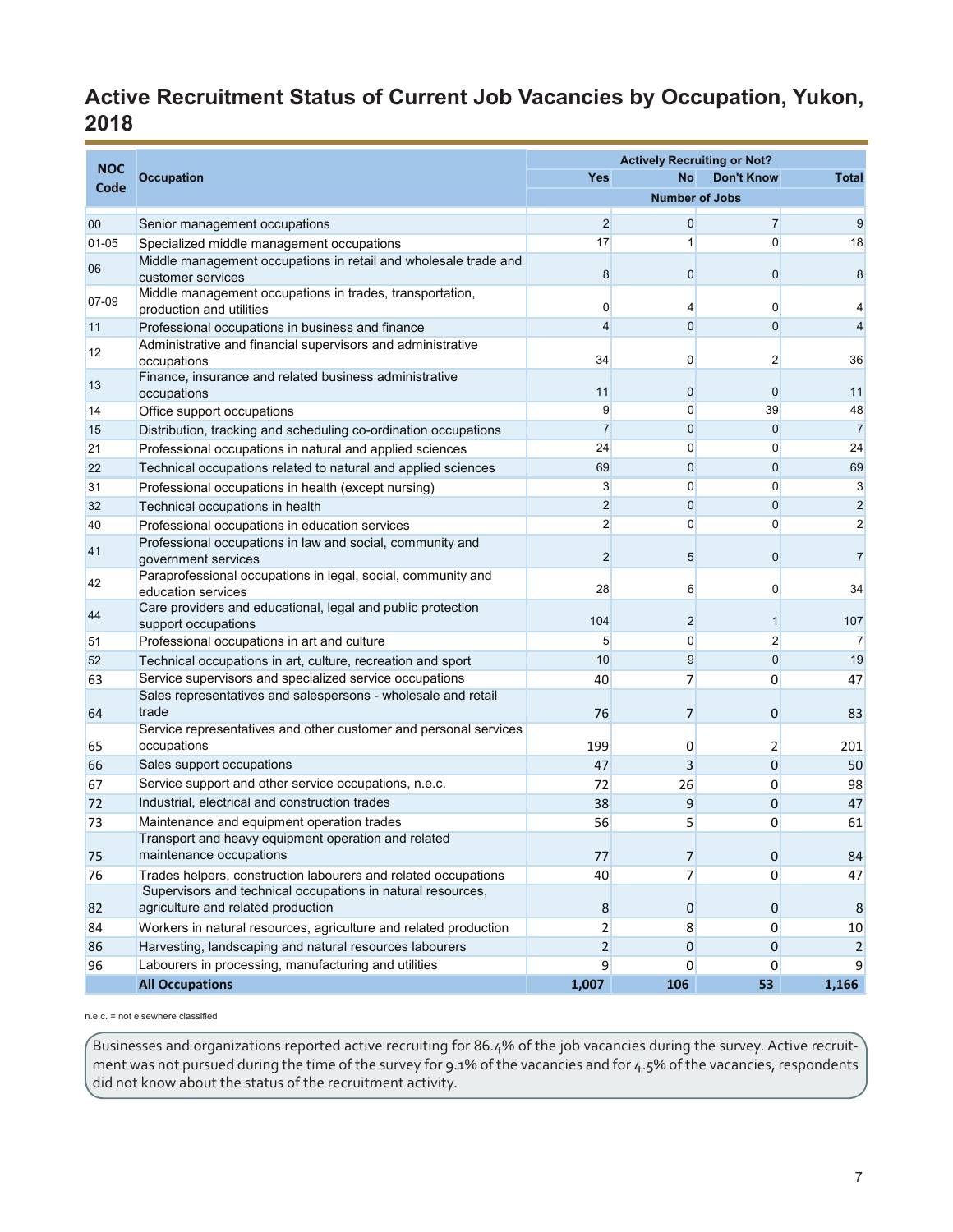# <span id="page-7-0"></span>**Length of Recruitment for Actively Recruited Current Job Vacancies by Occupation, Yukon, 2018**

|           |                                                                                     |                         |                |                |                       | How long has the organization been trying to fill these vacancies? |                |                  |                |
|-----------|-------------------------------------------------------------------------------------|-------------------------|----------------|----------------|-----------------------|--------------------------------------------------------------------|----------------|------------------|----------------|
|           | <b>NOC Code Occupation</b>                                                          | Less than               | 15 to 29       | 30 to 59       |                       | 60 to 89 90 days or                                                | Continu-       |                  |                |
|           |                                                                                     | 15 days                 | days           | days           | days                  | more                                                               |                | ously Don't know | <b>Total</b>   |
|           |                                                                                     |                         |                |                | <b>Number of Jobs</b> |                                                                    |                |                  |                |
| 00        | Senior management occupations                                                       | $\mathbf{1}$            | 1              | $\mathbf{0}$   | $\Omega$              | $\Omega$                                                           | $\overline{0}$ | $\Omega$         |                |
| $01 - 05$ | Specialized middle management occupations                                           | 4                       | 1              | $\mathbf{0}$   | $\mathbf{0}$          | 12                                                                 | $\mathbf 0$    | $\mathbf 0$      | 17             |
| 06        | Middle management occupations in retail and wholesale trade and customer services   | $\overline{2}$          | $\overline{2}$ | $\mathbf{0}$   | $\Omega$              | $\Delta$                                                           | $\Omega$       | $\mathbf{1}$     | $\mathbf{q}$   |
| 11        | Professional occupations in business and finance                                    | $\Omega$                | $\Omega$       | $\mathbf 0$    | $\overline{4}$        | $\Omega$                                                           | $\mathbf 0$    | $\mathbf 0$      |                |
| 12        | Administrative and financial supervisors and administrative occupations             | 9                       | $\mathbf{8}$   | $\mathbf{0}$   | $\overline{7}$        | $\Omega$                                                           | 10             | $\Omega$         | 34             |
| 13        | Finance, insurance and related business administrative occupations                  | 6                       | 3              | $\mathbf{1}$   | 1                     | $\Omega$                                                           | 0              | $\Omega$         | 11             |
| 14        | Office support occupations                                                          | $\overline{2}$          | $\mathbf{1}$   | $\overline{4}$ | $\Omega$              | $\Omega$                                                           | $\mathbf{0}$   | $\overline{2}$   | 9              |
| 15        | Distribution, tracking and scheduling co-ordination occupations                     | $\Omega$                | $\mathbf{3}$   | $\mathbf{0}$   | $\overline{2}$        | $\overline{2}$                                                     | 0              | $\Omega$         | 7              |
| 21        | Professional occupations in natural and applied sciences                            | $\Omega$                | $\Omega$       | $\overline{2}$ | $\mathbf{8}$          | $\Omega$                                                           | 14             | $\Omega$         | 24             |
| 22        | Technical occupations related to natural and applied sciences                       | 15                      | $\Omega$       | $\mathbf{0}$   | 29                    | 10                                                                 | 16             | $\Omega$         | 70             |
| 31        | Professional occupations in health (except nursing)                                 | $\overline{1}$          | $\Omega$       | $\overline{2}$ | $\Omega$              | $\Omega$                                                           | $\mathbf{0}$   | $\Omega$         | $\overline{3}$ |
| 32        | Technical occupations in health                                                     | $\Omega$                | $\Omega$       | $\overline{2}$ | $\mathbf{0}$          | $\Omega$                                                           | $\mathbf{0}$   | $\Omega$         | $\overline{2}$ |
| 40        | Professional occupations in education services                                      | $\overline{2}$          | $\Omega$       | $\Omega$       | $\Omega$              | $\Omega$                                                           | $\mathbf{0}$   | $\Omega$         | 2              |
| 41        | Professional occupations in law and social, community and government services       | $\overline{0}$          | $\overline{2}$ | $\mathbf{0}$   | $\mathbf{0}$          | $\Omega$                                                           | $\mathbf{0}$   | $\Omega$         | 2              |
| 42        | Paraprofessional occupations in legal, social, community and education services     | $\overline{\mathbf{3}}$ | $\mathbf{3}$   | $\overline{2}$ | $\mathbf{1}$          | 11                                                                 | $\overline{7}$ | $\overline{0}$   | 27             |
| 44        | Care providers and educational, legal and public protection support occupations     | 1                       | $\Omega$       | 8              | $\Omega$              | $\overline{7}$                                                     | 88             | $\Omega$         | 104            |
| 51        | Professional occupations in art and culture                                         | $\overline{2}$          | $\Omega$       | $\overline{2}$ | $\Omega$              | $\Omega$                                                           | $\mathbf{0}$   | $\overline{0}$   | $\overline{4}$ |
| 52        | Technical occupations in art, culture, recreation and sport                         | $\Omega$                | $\Omega$       | $\overline{0}$ | $\Omega$              | 5                                                                  | $\overline{2}$ | $\Delta$         | 11             |
| 63        | Service supervisors and specialized service occupations                             | 3                       | $\Omega$       | $\overline{2}$ | $\Omega$              | 18                                                                 | 17             | $\Omega$         | 40             |
| 64        | Sales representatives and salespersons - wholesale and retail trade                 | 6                       | 11             | $\overline{2}$ | $\overline{4}$        | $\overline{7}$                                                     | 47             | $\Omega$         | 77             |
| 65        | Service representatives and other customer and personal services occupations        | 11                      | $\Omega$       | 6              | 34                    | 64                                                                 | 85             | $\Omega$         | 200            |
| 66        | Sales support occupations                                                           | 5                       | $\Omega$       | $\overline{0}$ | 3                     | 8                                                                  | 32             | $\Omega$         | 48             |
| 67        | Service support and other service occupations, n.e.c.                               | 5                       | 3              | $\overline{2}$ | $\mathbf{1}$          | 17                                                                 | 45             | $\Omega$         | 73             |
| 72        | Industrial, electrical and construction trades                                      | 7                       | 18             | 4              | $\Omega$              | $\Omega$                                                           | $\overline{4}$ | $\Delta$         | 37             |
| 73        | Maintenance and equipment operation trades                                          | 12                      | $\overline{7}$ | $\overline{0}$ | 27                    | $\overline{7}$                                                     | 3              | $\Omega$         | 56             |
| 75        | Transport and heavy equipment operation and related maintenance occupations         | $\mathbf{q}$            | 3              | 4              | 43                    | 8                                                                  | 10             | $\Omega$         | 77             |
| 76        | Trades helpers, construction labourers and related occupations                      | 15                      | $\Omega$       | $\overline{0}$ | $\Omega$              | 22                                                                 | $\mathbf{0}$   | 2                | 39             |
|           | Supervisors and technical occupations in natural resources, agriculture and related |                         |                |                |                       |                                                                    |                |                  |                |
| 82        | production                                                                          | $\Omega$                | n              | 0              | 8                     | $\Omega$                                                           | 0              | 0                | 8              |
| 84        | Workers in natural resources, agriculture and related production                    | $\Omega$                | $\Omega$       | $\overline{2}$ | $\Omega$              | $\Omega$                                                           | $\mathbf{0}$   | $\Omega$         | $\overline{2}$ |
| 86        | Harvesting, landscaping and natural resources labourers                             | $\overline{2}$          | $\Omega$       | 0              | $\Omega$              | $\Omega$                                                           | $\mathbf 0$    | $\Omega$         | $\overline{2}$ |
| 96        | Labourers in processing, manufacturing and utilities                                | $\Omega$                | $\overline{2}$ | $\Omega$       | $\Omega$              | $\Omega$                                                           | $\overline{7}$ | $\mathbf 0$      |                |
|           | <b>All Occupations</b>                                                              | 123                     | 68             | 45             | 172                   | 202                                                                | 387            | 13               | 1.010          |

n.e.c. = not elsewhere classified ... = data not available or not applicable

About one in eight of actively recruited job vacancies (12.2%) had been advertised for less than 15 days. All vacancies in *Professional occupations in education services* (2 jobs) as well as in *Harvesting, landscaping and natural resources labourers* (2 jobs) were advertised for less than 15 days. Vacancies that were advertised for less than 29 days included *Industrial, electrical and construction trades* (25 jobs); *Maintenance and equipment operation trades* (19 jobs); *Administrative and financial supervisors and administrative occupations* (17 jobs); and *Sales representatives and salespersons - wholesale and retail trade* (17 jobs).

There were 202 jobs (20.0% of vacancies) that businesses and organizations tried to fill for over 90 days. These jobs were primarily in *Service representatives and other customer and personal services occupations* (64 jobs) and *Trades helpers, construction labourers and related occupations* (22 jobs).

In *Care providers and educational, legal and public protection support occupations*, 84.6% of it's job vacancies (88 jobs) were advertised on a continuous basis; while in *Service representatives and other customer and personal services occupations*, 42.5% of the job vacancies (200 jobs) were continuously advertised.

# **Efforts to Fill Vacant Positions, Yukon, 2018**

| How are you trying to fill the position?                       | <b>Number of</b><br>positions |
|----------------------------------------------------------------|-------------------------------|
| Personal contacts, referrals, informal networks                | 245                           |
| Posting a 'help-wanted' sign on the storefront of the location | 69                            |
| Company website                                                | 163                           |
| Online job boards                                              | 357                           |
| Social media                                                   | 168                           |
| Job or recruitment fairs at schools, colleges or universities  | 56                            |
| Government employment centre or website                        | 197                           |
| Professional networking, head-hunters or employment agency     | 45                            |
| Newspaper ads                                                  | 92                            |
| Other (specify):                                               | 20                            |
| Don't know                                                     | 9                             |
| Total                                                          | 1.421                         |

For 63.3% of vacant positions, businesses and organizations used online job boards to try to fill the vacancy; 43.4% were promoted through personal contacts, referrals and informal networks; and 34.9% were advertised on Government employment centre or website.

\*The estimated number of vacant positions was 564. The total above is higher than that figure because respondents were allowed to give multiple responses. The percentages presented in the text box are based on the number of vacant positions (564). See the footnote on the last page.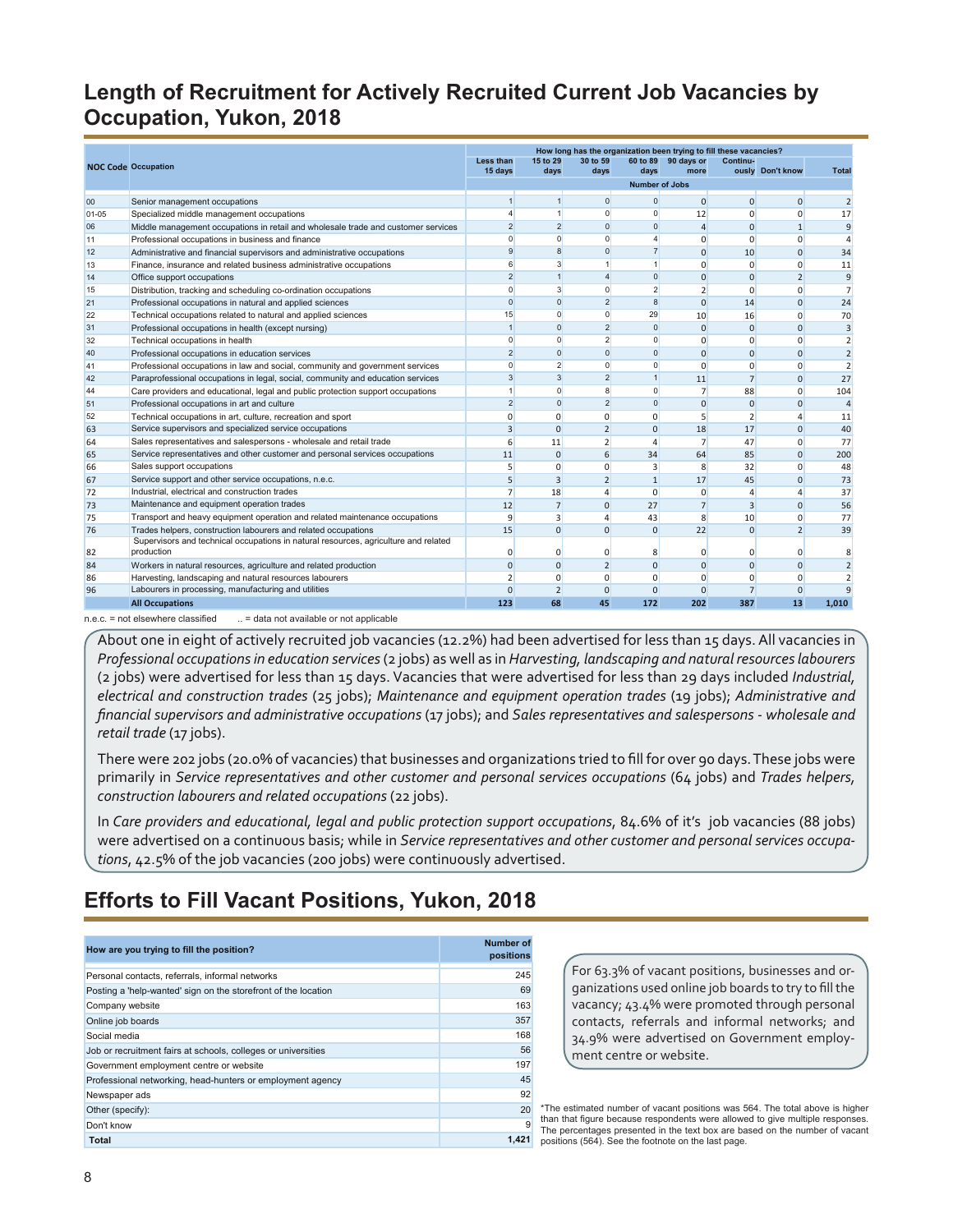# **Expected Additional Job Vacancies\* by Detailed Occupation, Yukon, 2018 and 2019**

| 4 Digit NOC<br>Code | <b>Occupation</b>                                                                                      | <b>Number of</b><br>expected<br>additional jobs | <b>Average hourly</b><br>wage |
|---------------------|--------------------------------------------------------------------------------------------------------|-------------------------------------------------|-------------------------------|
|                     |                                                                                                        |                                                 |                               |
| 0213                | Computer and information systems managers                                                              | 4<br>$\overline{4}$                             | \$33.33<br>\$25.64            |
| 0711                | Construction managers                                                                                  | $\overline{4}$                                  | \$30.77                       |
| 1111                | Financial auditors and accountants                                                                     | 29                                              | \$21.46                       |
| 1221<br>1224        | Administrative officers                                                                                | 24                                              | \$24.20                       |
| 1241                | Property administrators<br>Administrative assistants                                                   | 7                                               | \$20.75                       |
| 1411                | General office support workers                                                                         | $\overline{4}$                                  | \$27.16                       |
| 1414                | Receptionists                                                                                          | 4                                               |                               |
| 1521                | Shippers and receivers                                                                                 | $\overline{2}$                                  | \$12.50                       |
| 1522                | Storekeepers and partspersons                                                                          | $\overline{2}$                                  | \$15.00                       |
| 1525                | <b>Dispatchers</b>                                                                                     | $\overline{4}$                                  | \$20.51                       |
| 2121                | Biologists and related scientists                                                                      | $\overline{2}$                                  | \$33.33                       |
| 2131                | Civil engineers                                                                                        | $\overline{2}$                                  | $\sim$                        |
| 2148                | Other professional engineers, n.e.c.                                                                   | $\overline{2}$                                  | \$35.90                       |
| 2174                | Computer programmers and interactive media developers                                                  | $\overline{3}$                                  |                               |
| 2212                | Geological and mineral technologists and technicians                                                   | $\overline{2}$                                  | \$25.64                       |
| 2221                | Biological technologists and technicians                                                               | $\mathbf{1}$                                    | \$34.44                       |
| 2233                | Industrial engineering and manufacturing technologists and technicians                                 | 4                                               | \$26.92                       |
| 2271                | Air pilots, flight engineers and flying instructors                                                    | $\mathbf{1}$                                    | \$35.90                       |
| 2281                | Computer network technicians                                                                           | 8                                               | \$17.50                       |
| 4021                | College and other vocational instructors                                                               | 18                                              | \$40.00                       |
| 4112                | Lawyers and Quebec notaries                                                                            | 3                                               | \$46.16                       |
| 4161                | Natural and applied science policy researchers, consultants and program officers                       | $\overline{2}$                                  | \$27.18                       |
| 4165                | Health policy researchers, consultants and program officers                                            | $\mathbf{1}$                                    | \$25.64                       |
| 4212                | Social and community service workers                                                                   | 11                                              | \$15.75                       |
| 4214                | Early childhood educators and assistants                                                               | 11                                              | \$22.90                       |
| 4412                | Home support workers, housekeepers and related occupations                                             | 39                                              | \$16.50                       |
| 5122                | Editors                                                                                                | 4                                               | \$33.33                       |
| 5212                | Technical occupations related to museums and art galleries                                             | 3                                               | \$19.16                       |
| 5223                | Graphic arts technicians                                                                               | 5                                               |                               |
| 5226                | Other technical and co-ordinating occupations in motion pictures, broadcasting and the performing arts | 10                                              | \$23.44                       |
| 5254                | Program leaders and instructors in recreation, sport and fitness<br>Retail sales supervisors           | 9<br>$\mathbf{1}$                               | \$20.09                       |
| 6211<br>6231        | Insurance agents and brokers                                                                           | 3                                               | \$17.00                       |
| 6316                | Other services supervisors                                                                             | $\overline{2}$                                  | \$25.64<br>\$20.31            |
| 6322                | Cooks                                                                                                  | 22                                              | \$18.40                       |
| 6332                | <b>Bakers</b>                                                                                          | 8                                               | \$13.76                       |
| 6421                | Retail salespersons                                                                                    | 48                                              | \$16.73                       |
| 6512                | <b>Bartenders</b>                                                                                      | 11                                              | \$13.99                       |
| 6513                | Food and beverage servers                                                                              | 29                                              | \$14.51                       |
| 6522                | Pursers and flight attendants                                                                          | 3                                               | \$15.38                       |
| 6525                | Hotel front desk clerks                                                                                | 24                                              | \$18.29                       |
| 6531                | Tour and travel guides                                                                                 | 14                                              | \$23.54                       |
| 6563                | Pet groomers and animal care workers                                                                   | 10                                              | \$13.00                       |
| 6611                | Cashiers                                                                                               | 13                                              | \$12.50                       |
| 6622                | Store shelf stockers, clerks and order fillers                                                         | $\mathbf{3}$                                    | \$13.59                       |
| 6711                | Food counter attendants, kitchen helpers and related support occupations                               | 47                                              | \$13.53                       |
| 6721                | Support occupations in accommodation, travel and facilities set-up services                            | $\mathbf{1}$                                    | \$17.00                       |
| 6722                | Operators and attendants in amusement, recreation and sport                                            | 6                                               | \$21.00                       |
| 6733                | Janitors, caretakers and building superintendents                                                      | 32                                              | \$19.65                       |
| 7205                | Contractors and supervisors, other construction trades, installers, repairers and servicers            | $\overline{4}$                                  | \$35.00                       |
| 7251                | <b>Plumbers</b>                                                                                        | $\overline{4}$                                  | \$28.00                       |
| 7271                | Carpenters                                                                                             | 18                                              | \$26.13                       |
| 7294                | Painters and decorators (except interior decorators)                                                   | $\overline{2}$                                  | \$30.00                       |
| 7315                | Aircraft mechanics and aircraft inspectors                                                             | $\mathbf{1}$                                    | \$35.90                       |

.. = data not available or not applicable \* does not include current vacancies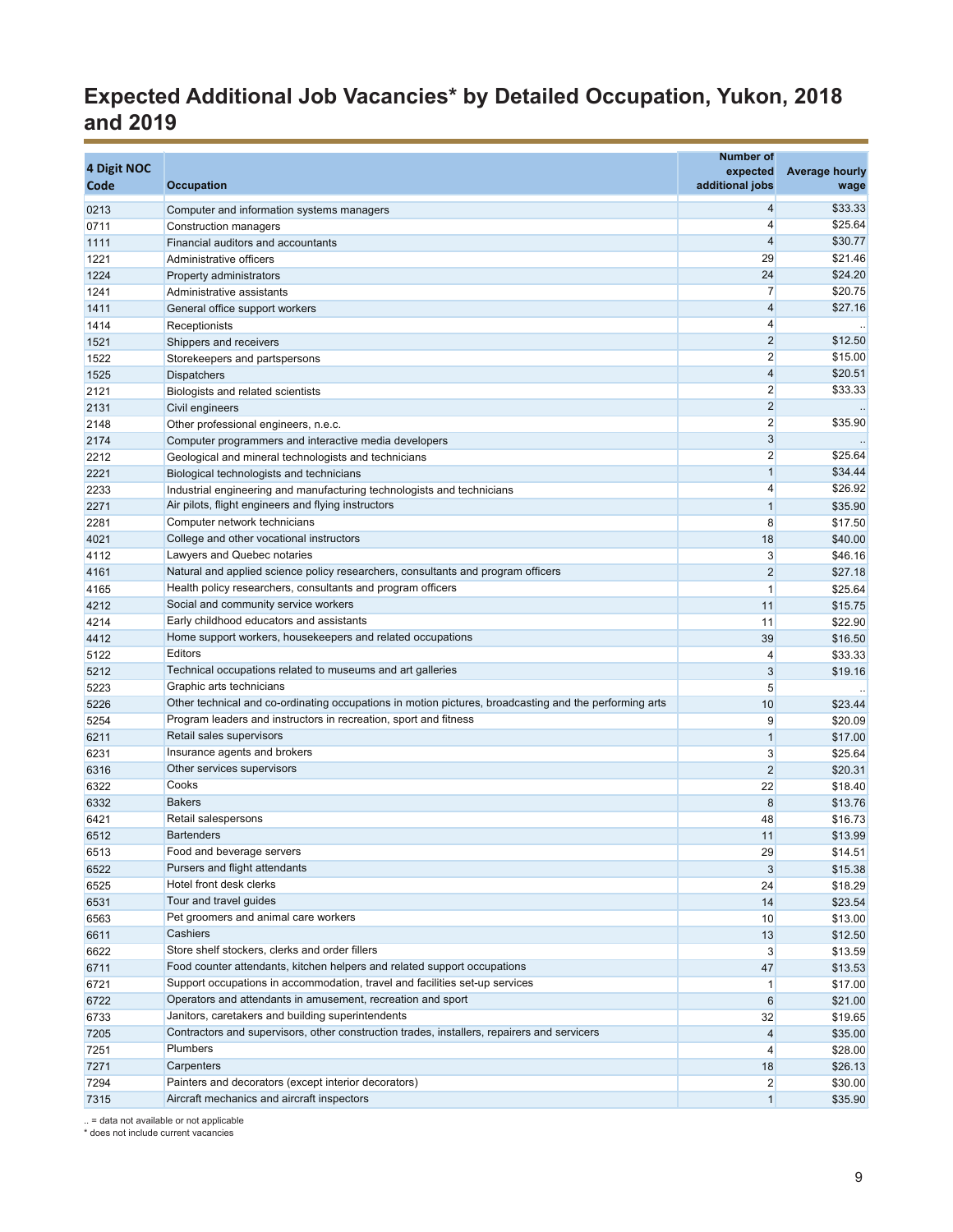<span id="page-9-0"></span>**Expected Additional Job Vacancies by Detailed Occupation, Yukon, 2018 and 2019, continued....**

| 4 Digit NOC<br>Code | <b>Occupation</b>                                                                | Number of<br>expected<br>additional jobs | <b>Average hourly</b><br>wage |
|---------------------|----------------------------------------------------------------------------------|------------------------------------------|-------------------------------|
| 7321                | Automotive service technicians, truck and bus mechanics and mechanical repairers | 14                                       | \$38.57                       |
| 7372                | Drillers and blasters - surface mining, quarrying and construction               | 27                                       | \$51.29                       |
| 7445                | Other repairers and servicers                                                    |                                          | \$20.00                       |
| 7452                | Material handlers                                                                |                                          |                               |
| 7514                | Delivery and courier service drivers                                             | 44                                       | \$27.07                       |
| 7521                | Heavy equipment operators (except crane)                                         |                                          | \$32.00                       |
| 7611                | Construction trades helpers and labourers                                        |                                          | \$21.10                       |
| 8422                | Silviculture and forestry workers                                                |                                          | \$22.20                       |
| 8431                | General farm workers                                                             |                                          | \$25.00                       |
| 8612                | Landscaping and grounds maintenance labourers                                    | 15                                       | \$14.77                       |
| 9617                | Labourers in food, beverage and associated products processing                   | 13                                       | \$23.50                       |
|                     | <b>All Occupations</b>                                                           | 673                                      | $\bullet\bullet$              |

.. = data not available or not applicable

n.e.c. = not elsewhere classified

Businesses and organizations expected an additional 673 job vacancies in 2018 and 2019, which included vacancies due to turnover as well as creation of new jobs. The occupation that had the most expected additional job vacancies was *Retail salespersons* with 48 jobs. *Food counter attendants, kitchen helpers and related support occupations* followed closely with 47 and *Delivery and courier service drivers* had 44 expected additional job vacancies.

The highest expected average hourly wage was \$51.29 for *Drillers and blasters - surface mining, quarrying and construction*, followed by \$46.16 for *Lawyers and Quebec notaries.* The lowest expected average hourly wage was \$12.50 for both *Cashiers and Shippers and receivers*, followed by \$13.00 for *Pet groomers and animal care workers*.

#### **Current and Expected Vacancies: Comparison of 2016 and 2018 Survey Results**

When comparing the 2018 Labour Demand Survey results with those of 2016, a reversal of the relative ratio of the number of current vacancies to the number of expected future vacancies is distinctly noticeable. In 2018, the number of current vacancies was 1,167 compared to 631 in 2016. According to Statistics Canada's Labour Force Survey, the seasonally adjusted unemployment rate was 2.4% during the three-month period from June to August in 2018 compared to 6.3% during the same period in 2016. A large number of current vacancies (1,167) in 2018 implied a small unemployed labour pool (2.4% unemployment rate) due to a very high employment rate. In 2016, on the contrary, a small number of current vacancies (631)—slightly over half (54.1%) of the 2018 figure—reflected a large unemployed labour pool (6.3% unemployment rate) due to a relatively low employment rate.

The respondents' expectation of additional future vacancies reversed in 2018. In the 2018 survey, respondents expected less additional job openings (673) in the remainder of 2018 and in 2019 as they already had a large number of current vacancies (1,167). In the 2016 survey, however, respondents had a relatively small number of current vacancies (631) and expected an additional 1,369 job openings in the remainder of 2016 and in 2017 likely due to optimistic future growth expectations.



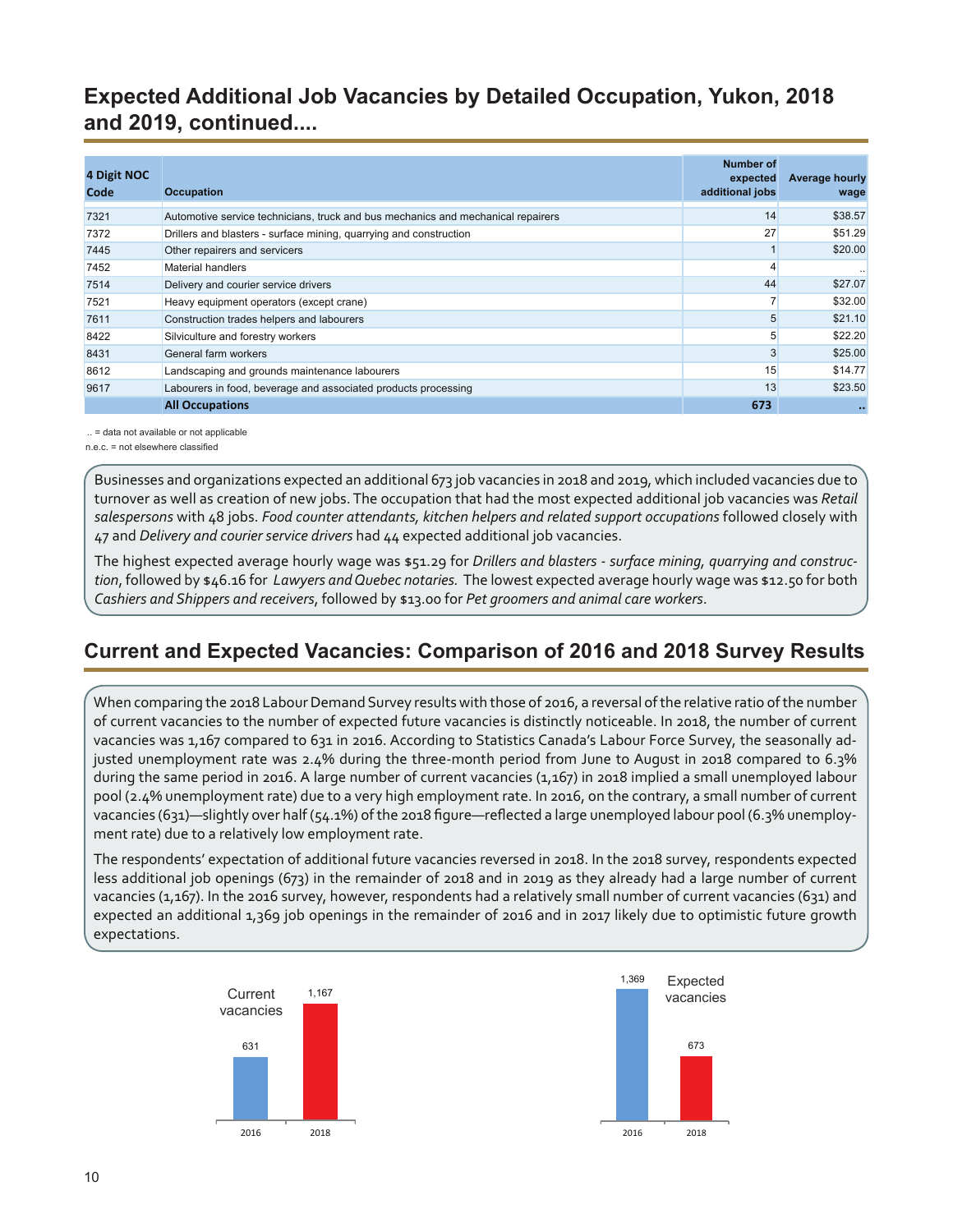# **Yukon Government Current Employment, July 31, 2018**

*While the previous pages of this report analyzes information collected through a sample survey of Yukon businesses and organizations, information on the Yukon government's (YG) employment and current job vacancies was derived from YG administrative databases and expected job vacancies were estimated based on average growth and turnover trends. The following presentation of data and analyses are based on this information.*

As of July 31, 2018, there were 5,752 employees employed by the Yukon government. Of them, 4,498, or 78.2%, were employed full-time.\*

Of the 5,752 YG employees\*; 4,210, or 73.2% were permanent; 1,366, or 23.7% were in temporary employment; and 220, or 3.8%, were seasonal employees.

Note: Yukon public schools were included in the Yukon government employment and vacancy information.

\* The type of employment sub-categories may exceed total employees as some employees are simultaneously employed in more than one position.

#### **Yukon Government Current Job Vacancies, July 31, 2018**

|                    |                                                                                    |                                            | <b>Job vacancies</b> |                | <b>Job vacancies</b> |                                          |                                                    |                          |
|--------------------|------------------------------------------------------------------------------------|--------------------------------------------|----------------------|----------------|----------------------|------------------------------------------|----------------------------------------------------|--------------------------|
| <b>NOC</b><br>Code | Occupation                                                                         | <b>Total number</b><br>of job<br>vacancies | <b>Full-time</b>     | Part-time      | Permanent            | <b>Term and</b><br>auxilliary-on<br>call | <b>Education</b><br>level<br>required <sup>1</sup> | Salary range<br>per hour |
| 00-06              | Management occupations                                                             | 12                                         | 12                   | $\Omega$       | 10                   | っ                                        | B.H                                                | \$35.68-\$79.88          |
| 12                 | Administrative and financial supervisors and administrative<br>occupations         |                                            | 3                    |                | 3                    |                                          | $\mathsf{C}$                                       | \$32.63-\$45.47          |
| 14                 | Office support occupations                                                         |                                            | 3                    | $\Omega$       |                      |                                          | C, H                                               | \$30.09-\$36.04          |
| 21                 | Professional occupations in natural and applied sciences                           |                                            |                      | $\Omega$       |                      | $\Omega$                                 | B                                                  | \$34.08-\$39.27          |
| 22                 | Technical occupations related to natural and applied sciences                      |                                            | $\overline{2}$       |                | $\overline{2}$       |                                          | C                                                  | \$39.09-\$45.47          |
| 30                 | Professional occupations in nursing                                                | 17                                         | 16                   |                | 15                   |                                          | B, C                                               | \$39.39-\$50.66          |
| 31                 | Professional occupations in health (except nursing)                                | $\overline{2}$                             | $\overline{2}$       | $\Omega$       | $\overline{2}$       | $\Omega$                                 | G                                                  | \$49.20-\$56.96          |
| 32                 | Technical occupations in health                                                    | 35                                         | 35                   | $\Omega$       | 35                   | <sup>0</sup>                             | $\mathsf{C}$                                       | \$32.63-\$39.27          |
| 34                 | Assisting occupations in support of health services                                |                                            | 4                    | n              |                      | n                                        | C                                                  | \$28.99-\$45.47          |
| 41                 | Professional occupations in law and social, community and<br>government services   | 9                                          | 9                    | $\Omega$       | 5                    |                                          | B.G                                                | \$28.99 -- \$62.63       |
| 42                 | Paraprofessional occupations in legal, social, community and<br>education services |                                            |                      |                | O                    |                                          | C                                                  | \$39.26-\$45.32          |
| 51                 | Professional occupations in art and culture                                        | 3                                          | 3                    | $\Omega$       | $\overline{2}$       |                                          | B, G                                               | \$34.08-\$52.30          |
| 62                 | Retail sales supervisors and specialized sales occupations                         |                                            |                      | $\Omega$       | $\Omega$             |                                          | н                                                  | \$27.98-\$32.13          |
| 64                 | Sales representatives and salespersons - wholesale and retail trade                |                                            |                      | $\Omega$       | $\Omega$             |                                          | н                                                  | \$27.10-\$47.94          |
| 65                 | Service representatives and other customer and personal services<br>occupations    |                                            |                      | n              |                      |                                          | н                                                  | \$28.99-\$33.32          |
| 73                 | Maintenance and equipment operation trades                                         |                                            | $\mathfrak{p}$       | $\Omega$       |                      |                                          | A                                                  | \$40.30-\$49.79          |
|                    | <b>All Occupations</b>                                                             | 101                                        | 99                   | $\overline{2}$ | 83                   | 18                                       |                                                    |                          |

**Education level codes** 

A = Apprenticeship or trades certificate or diploma B = Bachelor's degree C = College, CEGEP and other non-university certificate or diploma G = University certificate or diploma above bachelor's level H = High school diploma or equivalent U = University certificate or diploma below bachelor's level

 $N = No$  minimum level of education required

|            |                                                                                 | Number of        | Length of recruitment |                  |                  |                     |
|------------|---------------------------------------------------------------------------------|------------------|-----------------------|------------------|------------------|---------------------|
| <b>NOC</b> | Code Occupation                                                                 | job<br>vacancies | Less than<br>15 days  | 15 to 29<br>days | 30 to 59<br>days | <b>Continuously</b> |
| 00-06      | Management occupations                                                          | 12               | 9                     |                  | 2                |                     |
| 12         | Administrative and financial supervisors and administrative occupations         |                  | 3                     |                  |                  |                     |
| 14         | Office support occupations                                                      |                  |                       |                  |                  |                     |
| 21         | Professional occupations in natural and applied sciences                        |                  |                       |                  |                  |                     |
| 22         | Technical occupations related to natural and applied sciences                   |                  |                       |                  |                  |                     |
| 30         | Professional occupations in nursing                                             | 17               | 16                    |                  |                  |                     |
| 31         | Professional occupations in health (except nursing)                             |                  |                       |                  |                  |                     |
| 32         | Technical occupations in health                                                 | 35               |                       |                  | 34               |                     |
| 34         | Assisting occupations in support of health services                             |                  |                       |                  |                  |                     |
| 41         | Professional occupations in law and social, community and government services   |                  |                       |                  |                  |                     |
| 42         | Paraprofessional occupations in legal, social, community and education services |                  |                       |                  |                  |                     |
| 51         | Professional occupations in art and culture                                     |                  |                       |                  |                  |                     |
| 62         | Retail sales supervisors and specialized sales occupations                      |                  |                       |                  |                  |                     |
| 64         | Sales representatives and salespersons - wholesale and retail trade             |                  |                       |                  |                  |                     |
| 65         | Service representatives and other customer and personal services occupations    |                  |                       |                  |                  |                     |
| 73         | Maintenance and equipment operation trades                                      |                  |                       |                  |                  |                     |
|            | <b>All Occupations</b>                                                          | 101              | 52                    |                  | 38               |                     |